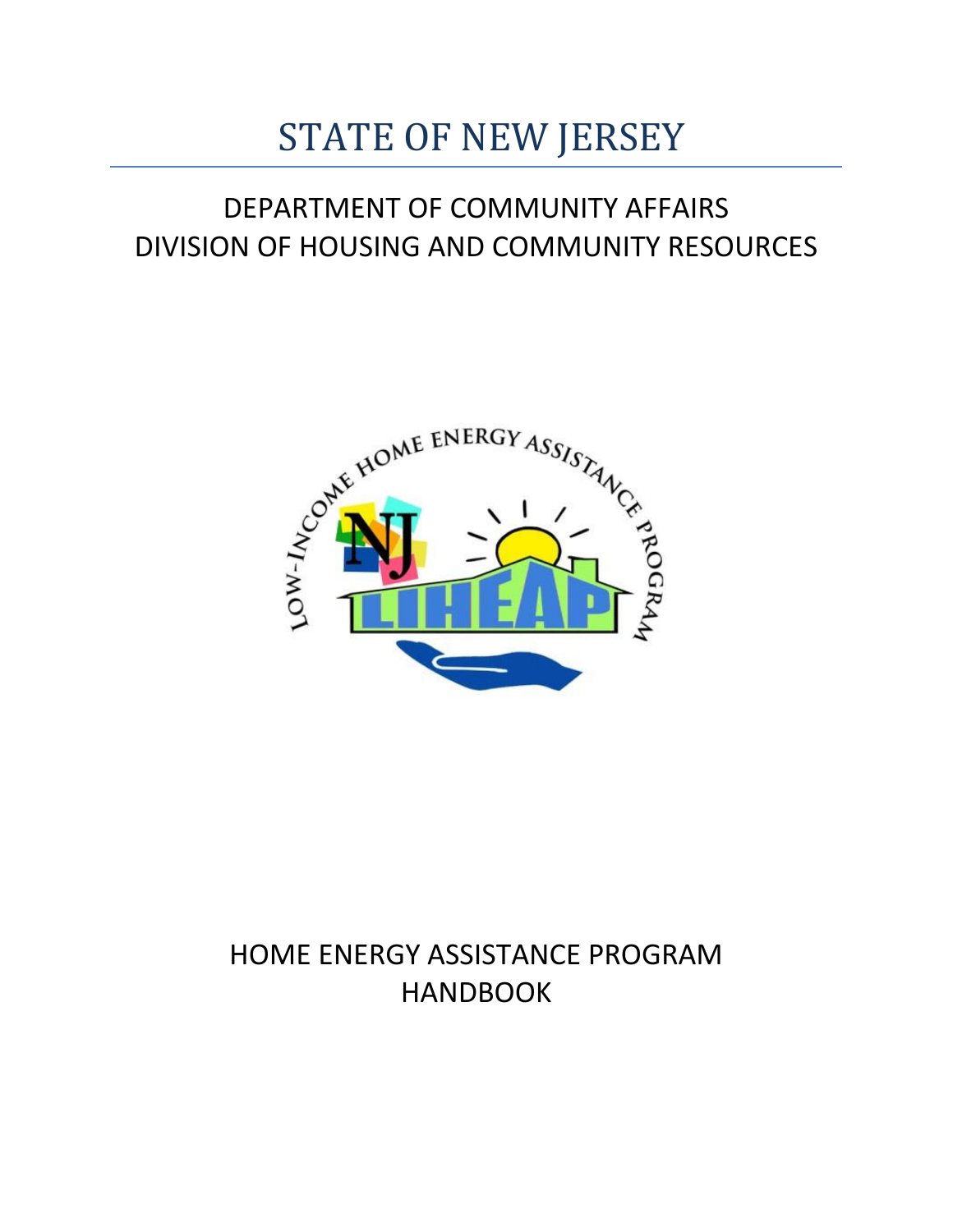#### **Table of Contents**

#### **1. General Provisions**

- 1.1. Fair hearings
- 1.2. Program funding
- 1.3. Prudent person concept
- 1.4. Confidentiality

#### **2. Program Eligibility**

- 2.1. General
- 2.2. Eligibility Requirements
- 2.3. Income Eligibility

#### **3. Program Benefits**

- 3.1. Automatic payments to certain households
- 3.2. Applications
- 3.3. Cooling assistance
- 3.4. Emergency energy assistance
- 3.5. Maximum program benefit
- 3.6. Payment schedule

#### **4. Application Process**

4.1. Opportunity and Decision to Apply

#### **5. Other Program Requirements**

- 5.1. Establishment of Home Energy Assistance Units
- 5.2. Notice requirements
- 5.3. Recoupment of overpayments
- 5.4. Lost or stolen checks
- 5.5. Outreach requirements
- 5.6. Referral to weatherization
- 5.7. Program monitoring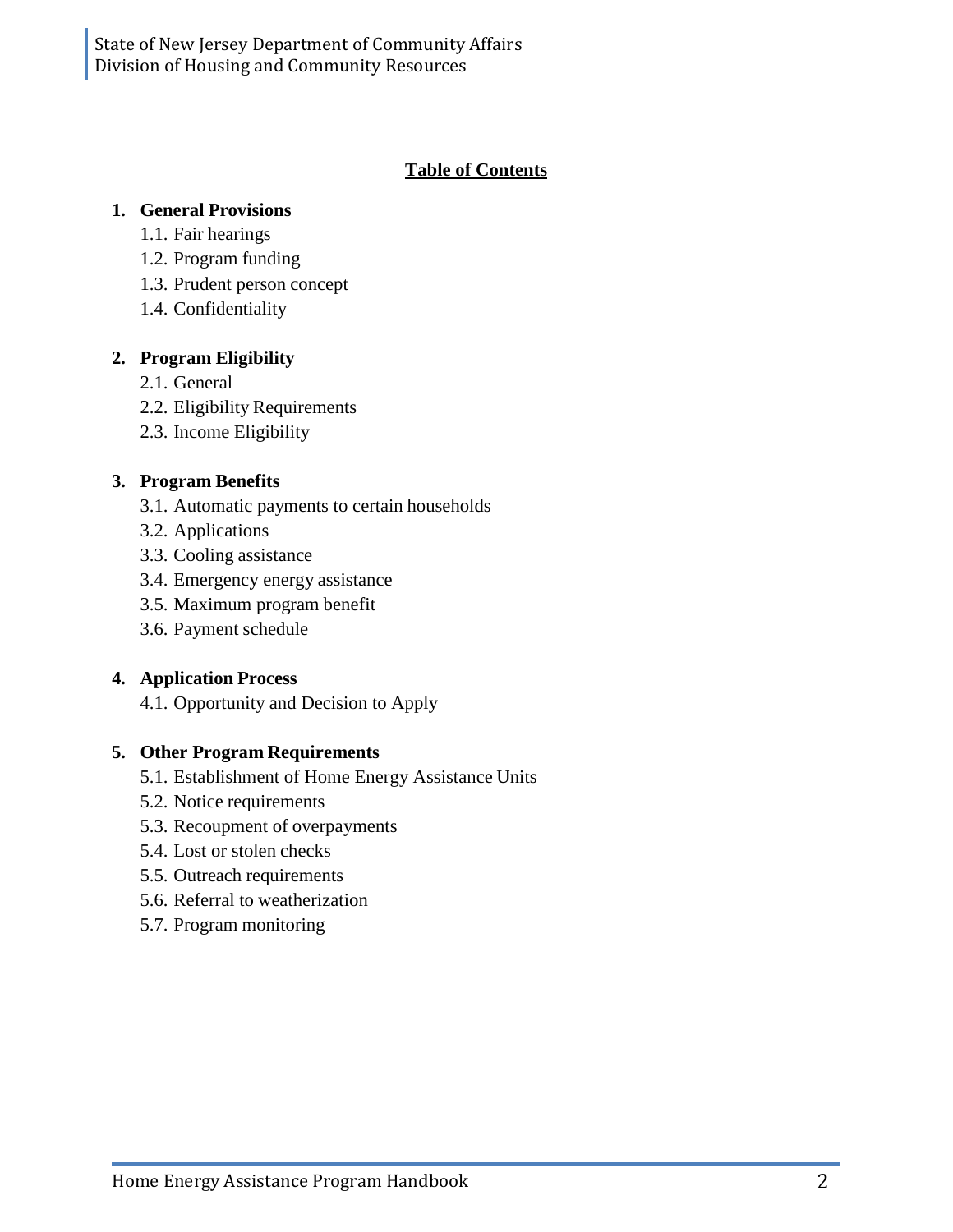# **1. General Provision**

# **1.1. Fair hearings**

- (a) Any household is entitled to, and upon request will receive, an administrative review or a fair hearing if any of the following occurs:
	- 1. The household's application is denied;
	- 2. The household's application is neither approved nor denied within 60 days after application, unless the delay was caused by the household's lack of cooperation in providing necessary and reasonable evidence.
	- 3. The benefit is less than the household believes it should be; or
	- 4. The benefit will be paid in a lesser amount than the household was notified.
- (b) Each household requesting a hearing will receive an initial review of their application and supporting documents by the Department of Community Affairs (DCA) Division of Housing and Community Resources (DH&CR). The results of this administrative review will be conveyed to the household in writing, whereupon the household may either accept the findings of the DH&CR as the final decision or indicate the desire to proceed with a fair hearing.
- (c) The fair hearing process will be in accordance with established Work First New Jersey (WFNJ) program fair hearing procedures contained in N.J.A.C. 10:90-9.

# **1.2. Program funding**

Home Energy Assistance is funded entirely through a grant from the U.S. Department of Health and Human Services. All payments authorized by this chapter are contingent upon the availability of these funds.

# **1.3. Prudent person concept**

While this chapter attempts to minimize discretionary action on the part of individuals administering Home Energy Assistance, there are situations which are only generally covered by existing policy guidelines. In cases of this nature, the community-based organization (CBO) or county welfare agency (CWA) worker shall be expected to make a judgment, based on his or her experience and/or knowledge of the program, which can be defended as both reasonable and prudent. Any such circumstance shall be fully documented in the case record. Questionable situations for which the worker cannot make such judgment should be referred to DCA.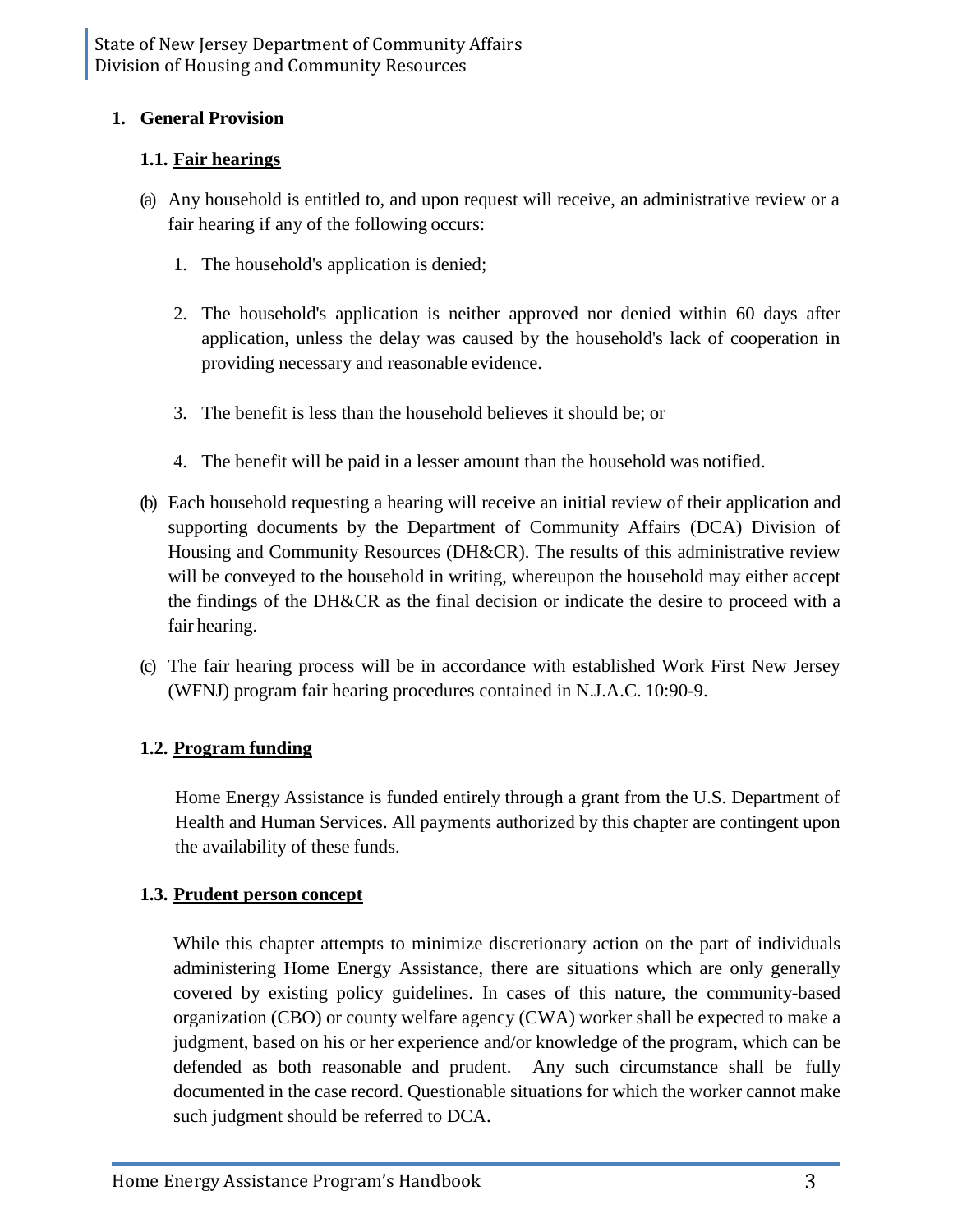# **1.4. Confidentiality**

The CBO/CWA shall restrict the use or disclosure of information obtained from applicant or recipient households to persons directly connected with the administration of the Low-Income Home Energy Assistance Program (LIHEAP) and other governmental related programs. Additionally, data shared with fuel suppliers is confidential and is only for purposes directly connected with the administration of public assistance and the determination of eligibility for Universal Service Fund (USF) and other energy assistance programs.

# **2. Program Eligibility**

# **2.1. General**

In order to receive Home Energy Assistance benefits, the household must meet the eligibility requirements found in this chapter and must make application in accordance with Section 4 (Application Process) of this handbook or be entitled to automatic payments in accordance with Section 3.1. All Home Energy Assistance benefits must be used to offset current costs of home energy.

# **2.2. Eligibility Requirements**

(a) The household members shall be residents of New Jersey.

- 1. The term "household" means any individual or group of individuals who are living together as one economic unit for whom home energy is customarily provided in common or who make undesignated payments for energy in the form of rent. Specifically:
	- i. If there is one central source of residential heating (for example, one furnace) there is one household; except that,
		- 1. If there is one central source of residential heating but the building contains multiple dwelling units or apartments, each apartment may be considered a separate household; except that,
		- 2. If the building is a licensed boarding home, Residential Health Care Facility or community recognized boarding facility, each resident may be considered a separate household;
		- 3. If a business only (roomer-boarder) relationship exists, where one person is paying for living space in the dwelling of another, the roomerboarder may be considered a separate household. For such relationship to be established, the payments for room and board must be reasonable, considering the total shelter and heating cost for the person supplying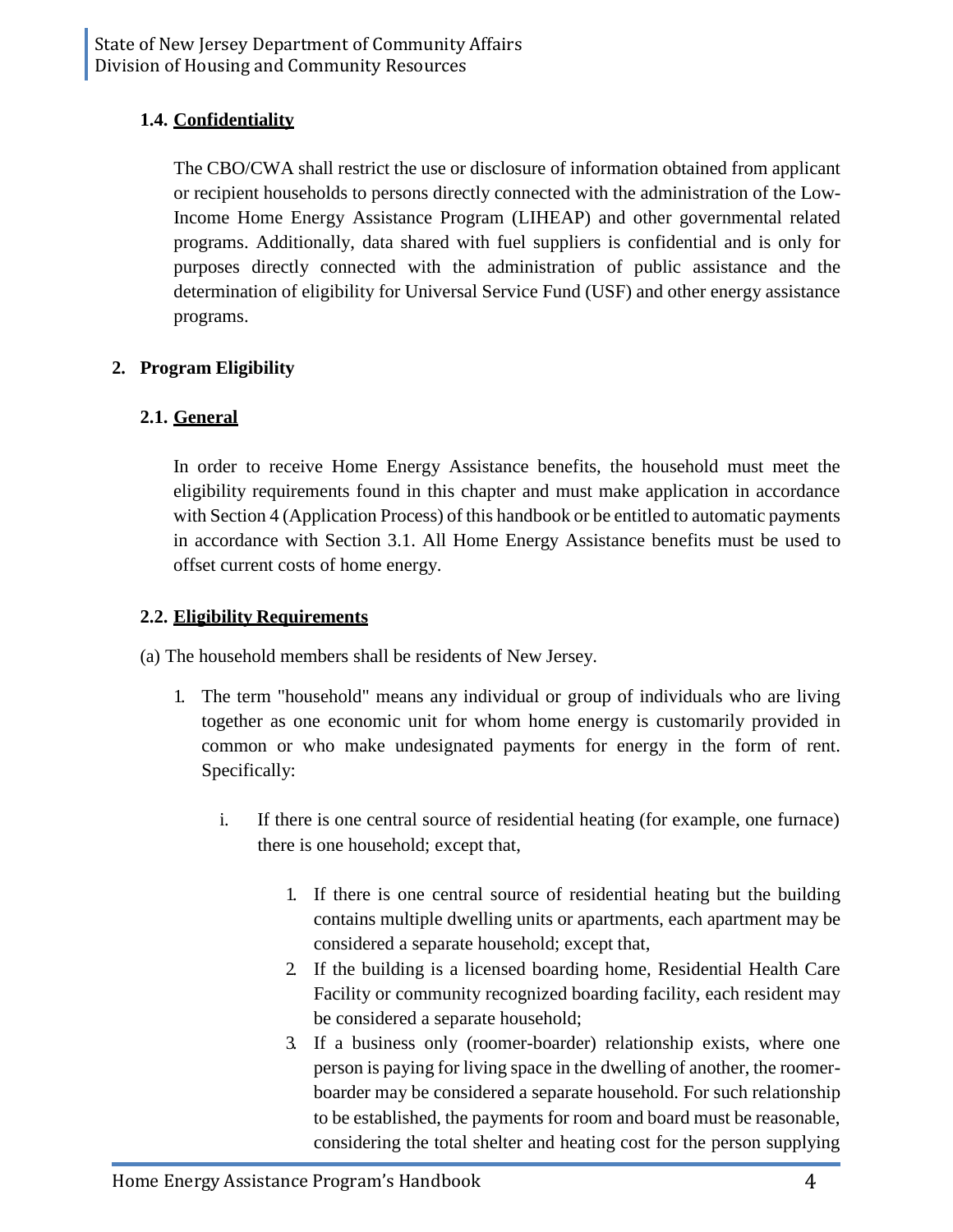the room and board. Further, the relationship must be one which would immediately terminate if the payment between the parties ceased (see N.J.A.C. 10:89-2.3(f)4 for limitations).

- 2. The term "resident" shall be interpreted to mean any person living in the State voluntarily or residing in the State having entered with a job commitment or seeking employment even if he or she is currently unemployed.
- 3. In most cases, aliens are eligible for Home Energy Assistance benefits. Qualified aliens defined in Section 431 of the Federal Personal Responsibility and Work Opportunity Reconciliation Act (PRWORA) of 1996, P.L. 104-193, if otherwise eligible, may receive LIHEAP benefits (see N.J.A.C. 10:90-2.10 and 10.3).
	- i. Qualified aliens are defined as legal immigrants that include but may not be limited to: legal permanent residents, refugees, asylees, individuals paroled into the United States for a period of at least one year, individuals whose deportation has been withheld, individuals granted conditional entry, and certain individuals who are victims of domestic abuse.
- 4. In cases where a non-qualified alien resides within an applicant household, the nonqualified alien must be excluded from the HEA household size. If the non-qualified alien has monthly income in excess of \$300.00, the amount in excess of \$300.00 shall be counted as income to the household and must be added to all other household income in determining the household's gross monthly income.
- (b) The household must pay for its own heating/cooling costs or be eligible as a renter who pays its landlord according to usage or whose heating/cooling costs are included in its rent.
- (c) The value of resources is not considered in the determination of eligibility for benefits under this program; however, unearned income as defined in N.J.A.C. 10:89-2.3(d) is countable.
- (d) The following households are not eligible for energy payments:
	- 1. Households residing in publicly operated housing where their heat is included in their rent or is receiving a rent subsidy which includes all heating costs. Energy costs included in rent which is subsidized do not qualify as out-of-pocket payments for heating cost.
	- 2. Persons for whom non-household members pay heating/cooling costs;
	- 3. Households consisting entirely of students who are tax dependents of another household; and
	- 4. Households whose total income, including any TANF, GA or SSI grants, exceeds the total income eligibility standards in N.J.A.C 10:89- 2.3(g).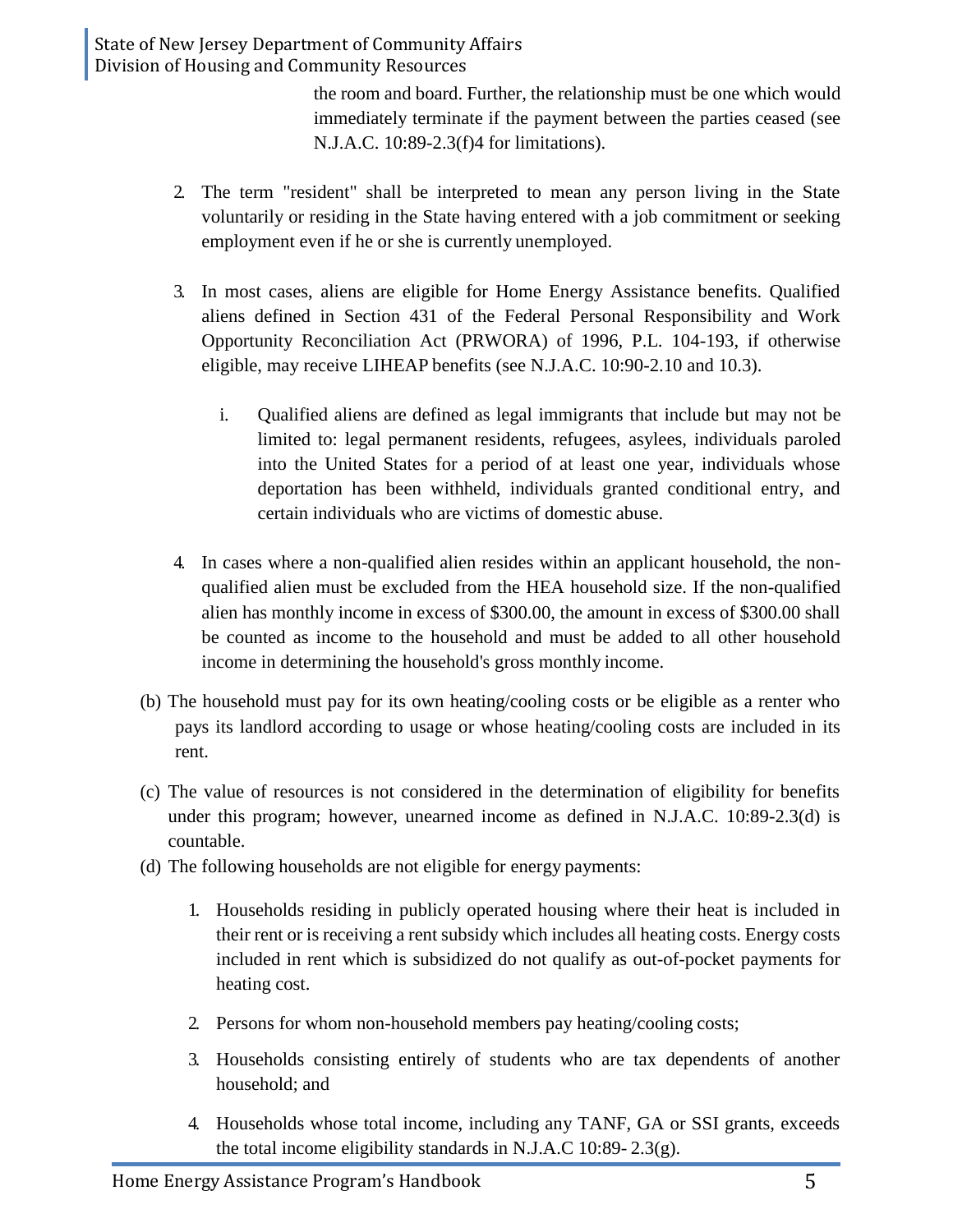#### **2.3 Income Eligibility**

- (a) In order to be income eligible for the program, a household's monthly gross earned, and unearned income may not exceed the monthly allowable gross income limit for the household size. On an annual basis, the Department of Community Affairs shall revise the income guidelines based on the current Federal Poverty Index, which is published annually in the Federal Register by the Federal Department of Health and Human Services. The Department will use 200 percent of the current Federal Poverty Index as the maximum gross income amount for LIHEAP eligibility. However, income eligibility may not exceed 60 percent of the State median income.
- (b) Regardless of income eligibility, the following households are not eligible for program benefits:
	- 1. Persons residing in publicly operated housing unless the household can demonstrate that it has direct responsibility for payment of its heating costs. Energy costs included in rent which is subsidized do not qualify as out-of-pocket payments for heating costs;
	- 2. Persons receiving a rent subsidy which includes all heating costs. Energy costs included in rent which is subsidized do not qualify as out-of-pocket payments for heating costs;
	- 3. Persons for whom non-household members pay for the costs of heating/cooling fuel;
	- 4. Residents of any licensed medical facility (hospital, skilled nursing facility or intermediate care facility), publicly operated community residence, or center for the treatment of drug and/or alcohol abuse; and
	- 5. Households consisting entirely of students who are tax dependents of another household.
- (c) Earned income refers to gross income earned by an individual through the receipt of wages, tips, salaries or commissions from activities in which he or she is engaged as an employee or from his or her self-employment. It includes earnings over a period for which settlement is made in one payment, as in the sale of farm crops.
	- 1. For the purpose of this program, countable income from self-employment is the gross proceeds of a trade, business or enterprise, adjusted by deducting business expenses or cost of producing the income. Personal expenses, income tax payments, lunches, transportation, child care, etc., are not classified as business expenses for this purpose.
	- 2. Persons who are self-employed shall be required to submit evidence of business receipts and expenditures as the basis for a sound estimate of earned income. A reliable, accurate accounting system or the method utilized in reporting to the Internal Revenue Service shall be acceptable for determining countable net income.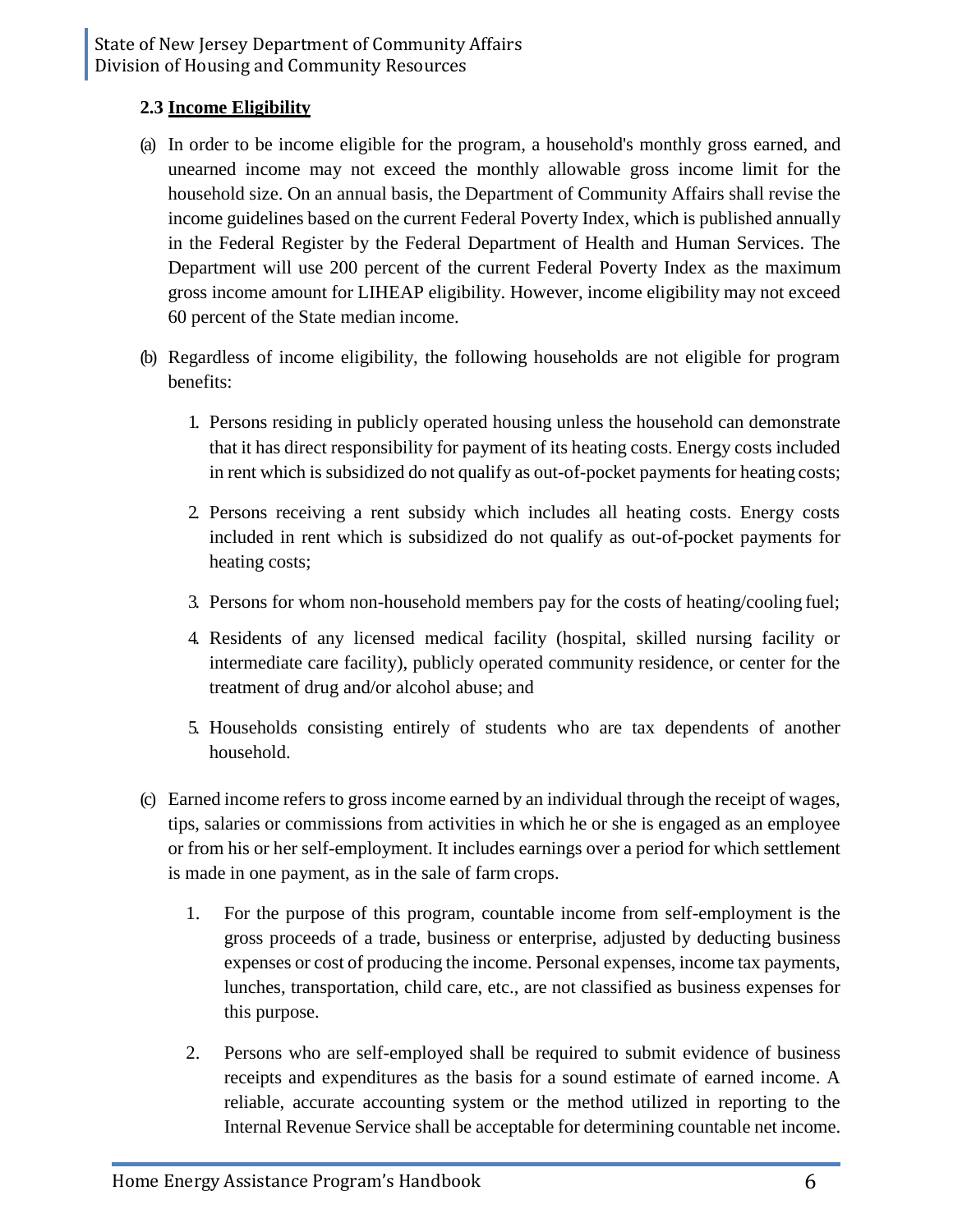- (d) Unearned income refers to the receipt, by the household, of any property or service not included in (c) above which the household may apply, either directly or by sale or conversion, to meet basic needs for food, clothing, and shelter. Included in this definition are returns from capital investments such as dividends and interest, benefits and pensions, annuities, contributions, compensation payments, and receipts from the rental of property (see N.J.A.C. 10:90-3.9).
- (e) The following income is not considered in the determination of gross income for this program:
	- 1. Loans which are not to be used to meet current living costs and which are held and used in accordance with the conditions of the loan. Personal loans are excluded when such loans are evidenced by a document, signed by the borrower and the lender, which states the amount of the loan and terms of repayment (this includes loans from financial institutions);
	- 2. Any scholarship, grant, or student loan received by a student so long as the student continues to attend school;
	- 3. Earned income of a student, who is a member of a larger household, enrolled in any school or training program full-time which is recognized by the Federal, State or local government;
	- 4. The value of home produce;
	- 5. The value of food stamp benefits;
	- 6. Benefits provided under the State Lifeline Program including supplemental payments under the Tenants Lifeline Assistance program which are included in the SSI check;
	- 7. Benefits from energy assistance programs, including Universal Service Fund (USF), Lifeline, and New Jersey Statewide Heating and Referral for Energy Services (NJSHARES);
	- 8. Income excluded by law:
		- i. Reimbursements from the Uniform Relocation Assistance and Real Property Acquisition Policy Act of 1970.
		- ii. Any payment under Title II (RSVP, foster grandparents, and other) and Title III (SCORE and ACE) of the Domestic Volunteer Services Act of 1973, as amended, shall be excluded.
		- iii. Payments from the Crisis Intervention Program administered by the Community Services Administration.
		- iv. Payments received from the Youth Incentive Entitlement Pilot Projects,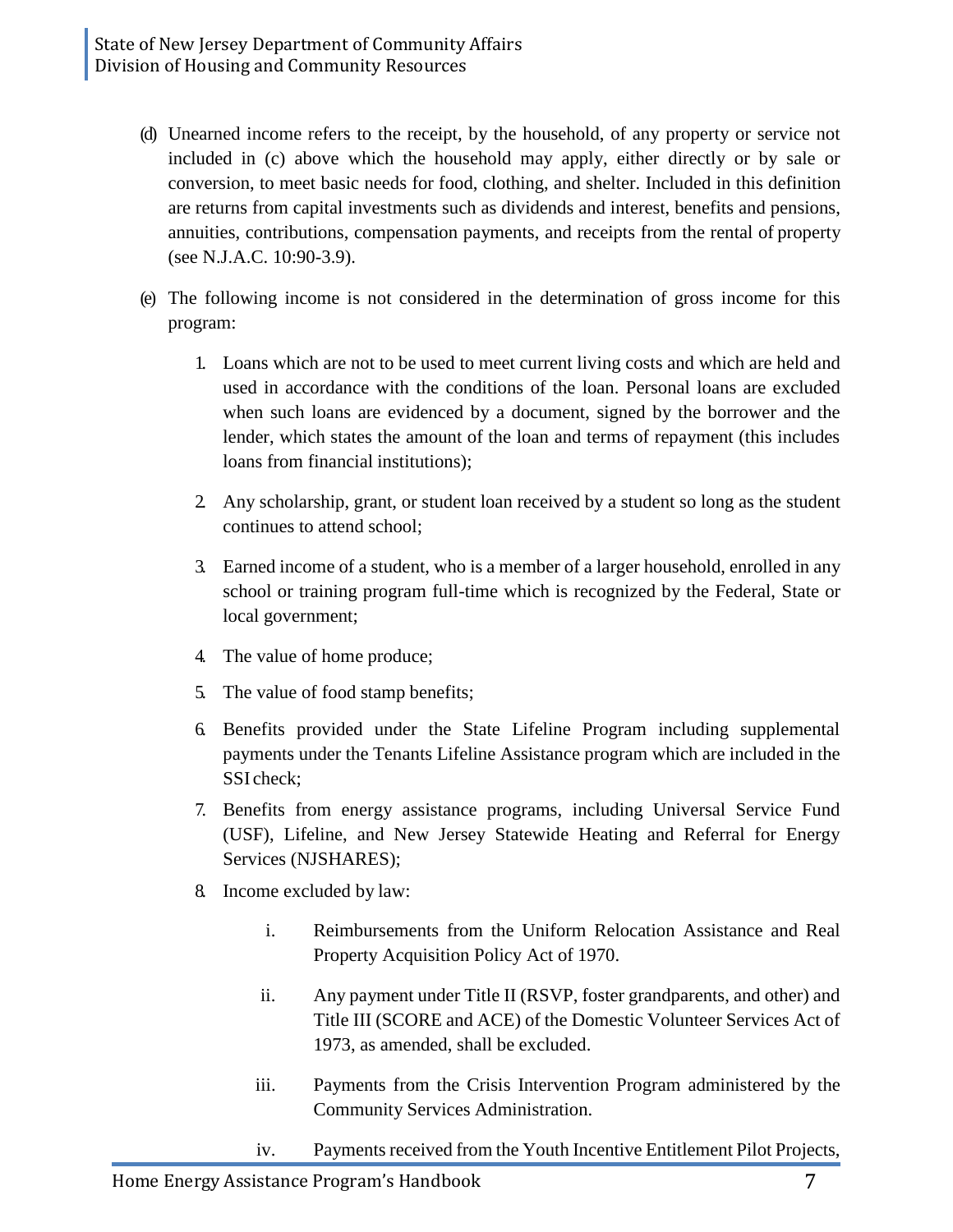the Youth Community Conservation and Improvement Projects, and the Youth Employment and Training Programs under Title IV of the Comprehensive Employment and Training Act Amendments of 1978 (Public Law 95-524).

- v. Payments received by eligible parents under the Child Care and Development Block Grant (CCDBG) shall not be counted as income when determining eligibility or benefit levels under LIHEAP.
- vi. Payments made to individuals because of their status as victims of Nazi persecution shall not be counted as income when determining eligibility under LIHEAP.
- vii. Wages and or salaries, including any training allowances under the Green Thumb Program, are to be excluded when determining eligibility under LIHEAP.
- viii. Medicare Part B Buy-In which is withheld from the household's Social Security check.
- f. Countable gross monthly earned and unearned income, as defined in (c) and (d) above, and verified in accordance with Section 4.1(d), shall be added to determine the household's total gross monthly income. If the monthly gross income does not exceed the income standard (see (a) above) for the household size, the household is income eligible for Home Energy Assistance.
	- 1. Any household declaring zero income, the head of household shall be required to file a declaration of zero income. This information shall be maintained in the case record.
	- 2. Agencies should submit zero income verification request to DCA when any adult household member over the age of eighteen years of age claims not to receive income from any source; except for full-time students, who are members of a larger household, with full time enrollment in any school or training program which is recognized by the Federal, State or local government. A written verification such as a letter from the institution or class schedule showing they are taking more than 12 credits per semester must be provided. This information is to be maintained in the case record. Zero income requests should not be submitted for full time students, except for:
	- 3. The head of household and or spouse declaring full time student status. Their income will be counted as household income unless all the income reported is derived from any scholarship, grant, or student loan received by a student so long as the student continues to attend school; otherwise, any other source of income will be counted. If they declare not receiving income from any source a zero income verification request should be submitted to DCA.
	- 4. Parents receiving Social Security or SSI benefits on behalf of their children cannot be considered as not having any source of income.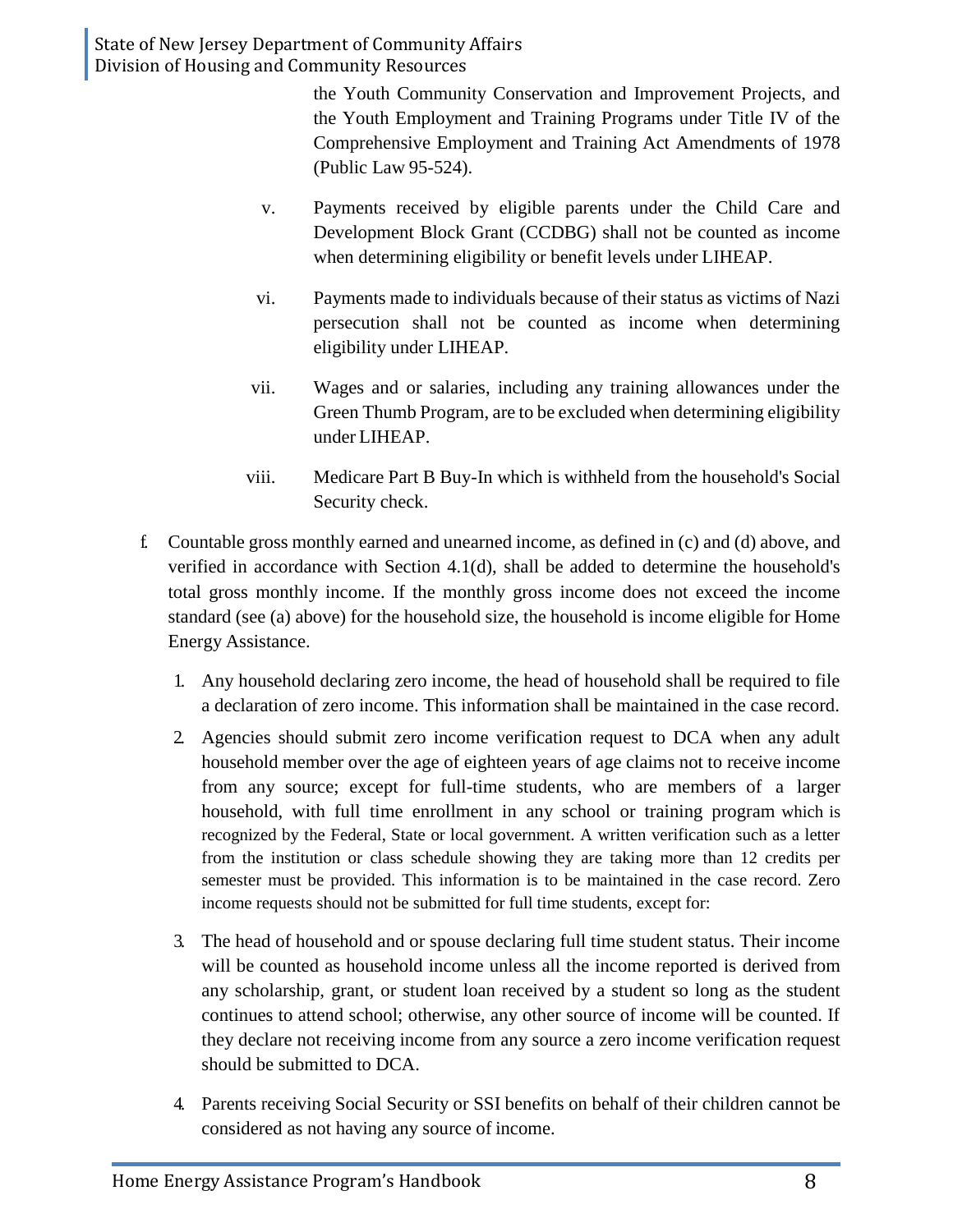- 5. In any household reporting less than \$100.00 in monthly income, the head of household shall be required to document how the household has been supporting itself. Such documentation may include, but is not limited to, checking or savings accounts statements documenting withdrawals, recent prior pay stubs or unemployment, welfare, disability, SSI, or social security benefits statements. In addition, a copy of a recent application for unemployment, social security, welfare, SSI or disability benefits may be accepted. If the household has been supporting itself by other means, such documentation as appropriate to the source of income, shall be accepted.
	- i. Any household reporting less than \$100.00 in monthly income, in two consecutive years, the head of household shall be required to document how the household has supported itself for the past year as referenced in (d)2 above.
- 6. For the purpose of this program, the household shall consist of all persons residing within a single residential unit.
- 7. Tax dependent college students who are absent from the household solely because of college attendance must be included in the household size for the determination of eligibility.
- 8. Foster children placed with a family by NJ Department of Children and Families (NJDCF) are to be included in the household size and the allowance paid by NJDCF is to be included in the household's income.
- 9. Roomer-boarders residing with an applicant household are not to be included in the household size and the income of such individuals is not to be considered in the eligibility determination. However, any income provided to the HEA applicant household by the roomer-boarder in excess of \$250.00 per month shall be considered in determining the household's gross monthly income.
	- i. The only exception to (f)9 above will occur if the roomer-boarder is a spouse, parent, grandparent, child, brother or sister of a household member. In such instances, the roomer-boarder shall be included in the household size and his or her gross monthly income considered as part of the household's income in determination of eligibility.
- 10. If a household member receives Social Security benefits and/or SSI, the CBO must determine the countable income as follows:
	- i. For individuals receiving Social Security benefits the net amount of the monthly check is countable. If the household presents an award letter rather than a check as evidence of income, the CBO must determine if the individual pays a Medicare Part B premium and deduct that amount from the gross amount of the benefit. The resulting balance shall be considered as income to the household.
- ii. For individuals receiving SSI the CBO shall deduct the supplemental payment amount from the Tenants Lifeline Credit program which is included in the SSI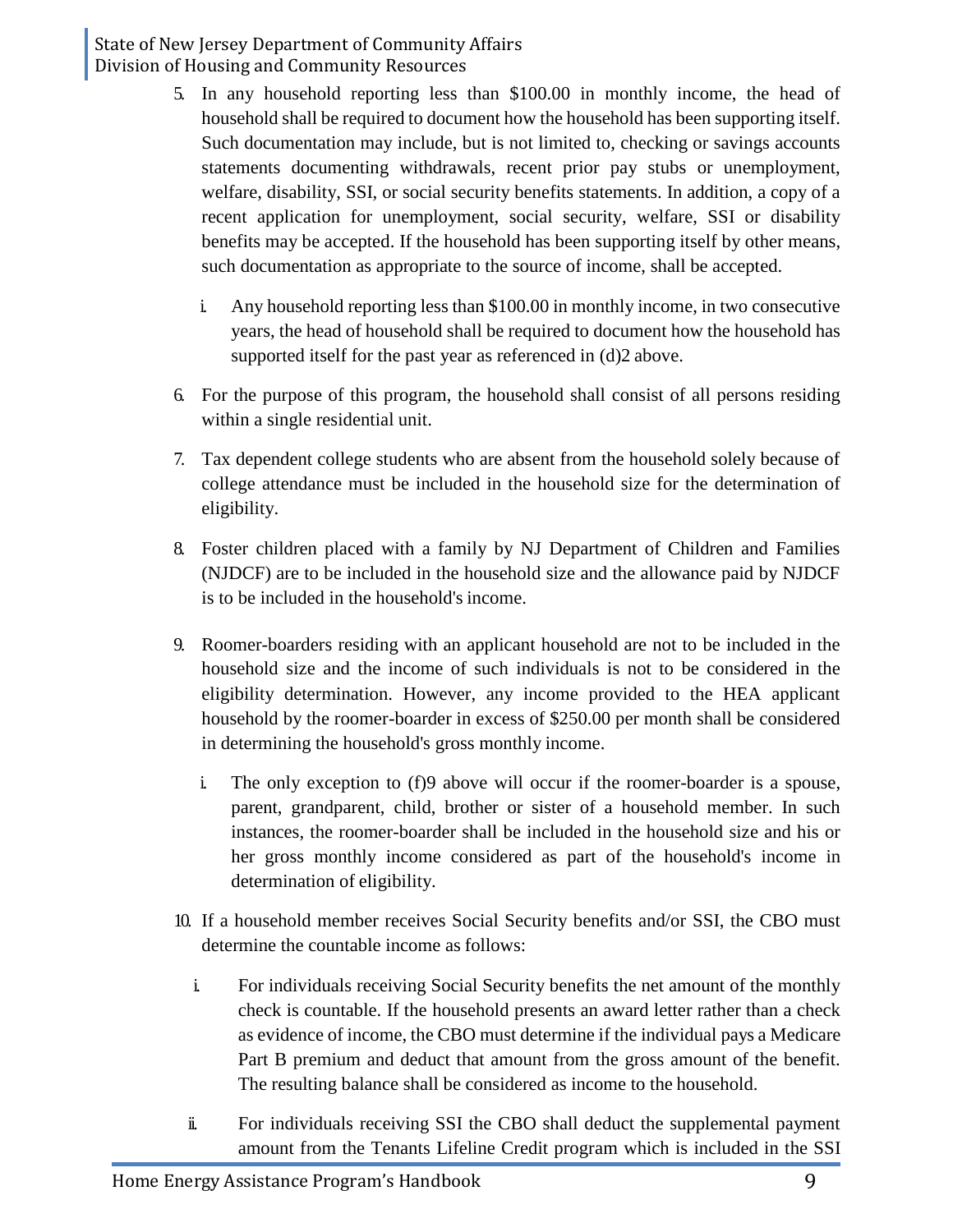check. The balance shall be considered as income to the household.

11. Households placed in rental assistance slots utilizing temporary emergency funding made available through the State's emergency assistance initiatives will not be excluded from eligibility for Home Energy Assistance as a tenant whose heat is included in non-subsidized rent.

#### **3. Program Benefits**

#### **3.1. Automatic payments to certain households**

- (a) Recipient households:
	- 1. Certain households eligible for Supplemental Nutrition Assistance Program (SNAP) and Pharmaceutical Assistance for the Aged and Disable (PAAD) will receive automatic payments based on the information regarding income, household size, heating arrangement and fuel type contained in computer records maintained by the Division of Family Development. This information will be collected from the head of the household at each application, reapplication or recertification for SNAP and will be updated whenever the household reports a change. The automatic HEA payment will be extracted from the DFD Family Assistance Management Information System (FAMIS). The households which may be extracted include certain households eligible for and receiving SNAP. The case must have an appropriate heating indicator and contain a payee with a valid Social Security number (SSN). The household must have a current monthly income which is less than or equal to the program's standards. Additionally, there must be no duplication of SSNs or any disqualifying information which would lead to non-selection of the case. Those households non-selected for an automatic payment may be eligible for benefits. They will receive a notice instructing them where to apply. Households which are responsible for primary fuel costs associated with residential heat shall receive a benefit based on the appropriate benefit level for the household's size, income, fuel type and heating region.
		- i. Automatic payments will only be made during the heating season. Entitlements will be paid in one installment. Households which do not receive automatic payments must submit an application to receive HEA.
		- ii. The entitlement will be paid as a full benefit to all households.
	- 2. Eligible households which heat by electricity or natural gas will receive the automatic payment(s) in the form of a direct transfer to the utility when a valid utility account number or other acceptable match criteria exists on the SNAP extract. Match criteria shall be collected during the SNAP eligibility determination or redetermination process. Households which heat by oil, coal, wood, propane, and kerosene or do not have a valid account number or other acceptable match criteria on the HEA Masterfile will receive the automatic payment(s) in the form of a two party check payable to the head of household and the generic co-payee "Your Heating Supplier.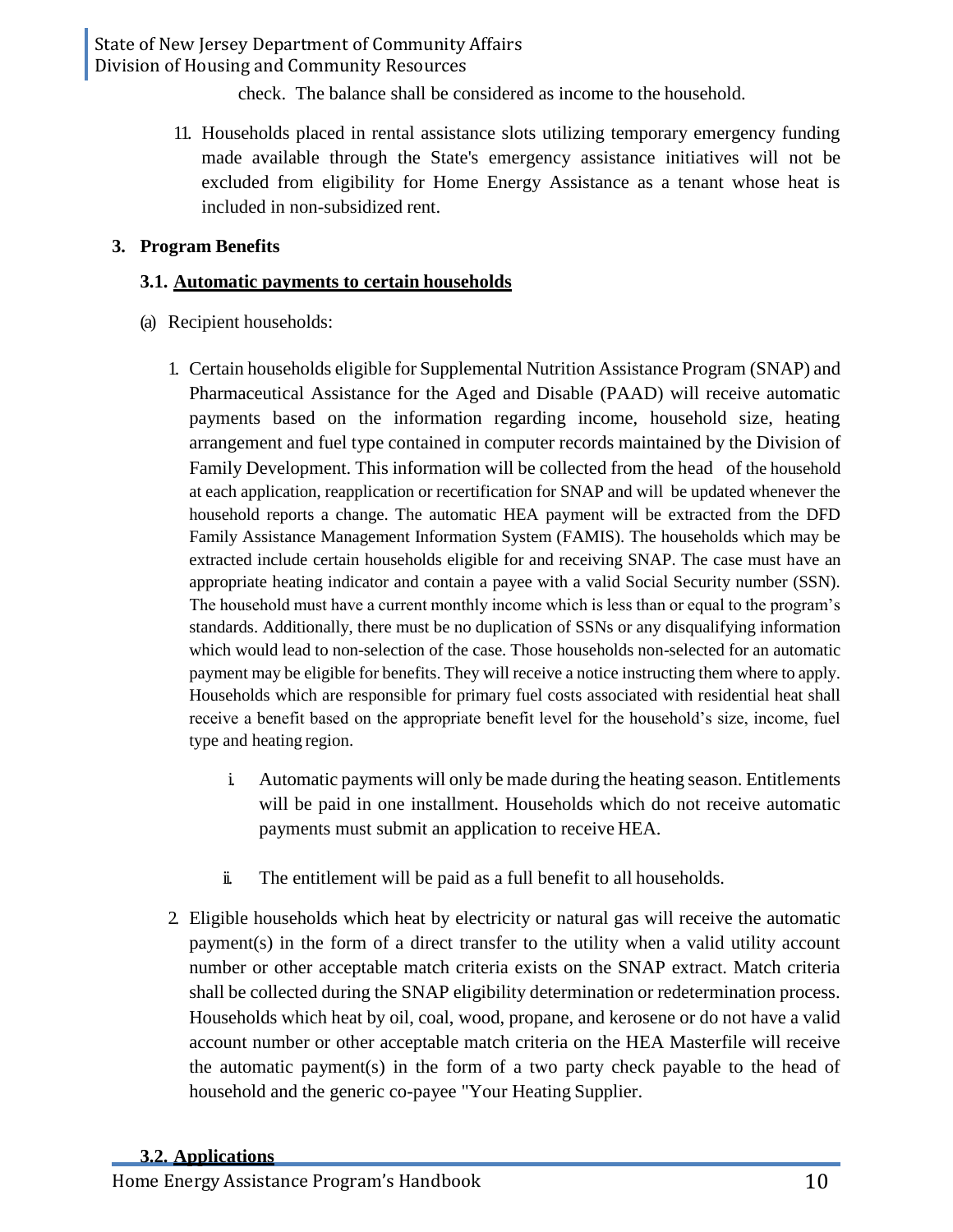- (a) Upon application at the Community Based Organization (CBO), or outreach site, eligible households which have not received or will not receive automatic benefits in accordance with Section 3.1, shall receive energy assistance in accordance with this section. In order to be eligible for home energy assistance, the household must be income eligible (see Section 2.3).
- (b) No home energy assistance shall be authorized to households whose heating costs are paid by others outside the household.
- (c) No special assistance shall be authorized to households residing in publicly operated housing or receiving a rent subsidy, unless the household can demonstrate that it has direct responsibility for payment of its heating costs.
- (d) Applications shall not be authorized for households residing in any licensed medical facility (hospital, skilled nursing facility or intermediate care facility), publicly operated community residence or center for the treatment of drug and/or alcohol abuse.
- (e) Applications shall not be authorized for households consisting entirely of students who are tax dependents of another household.
- (f) Households responsible for heating costs:
	- 1. Households which are responsible for primary fuel costs associated with residential heat shall receive a benefit based on the household's size, income, fuel type and heating region, as referenced in Section 3.6(a).
		- i. Fuel types are electricity, natural gas, oil, propane, kerosene, coal, wood and heat included in rent.
	- 2. Households whose heat is included in the rent, or who pay a separate fuel charge to their landlord, shall receive benefits as heat included in the rent fuel type.
	- 3. The household must provide evidence that it is responsible for payment of fuel costs.
	- 4. A household directly responsible to a public utility for payment of heating costs will receive the energy benefit in the form of a direct transfer to the utility. The benefit will be transferred directly to the client's utility company with the client receiving notification. A household directly responsible to other participating fuel suppliers will receive the benefit in the form of a two-party check. The check will be payable to the head of household and "Your Heating Supplier".
	- 5. For cases in which an applicant indicates that he or she is using a kerosene heater as the primary heat source in an area in which zoning ordinances have declared that type of heater illegal, kerosene shall not be considered the household's main source of heat on the HEA application. In such situations the CBO must advise applicants of the legal implications of using that form of heater and provide them with information regarding any available programs which may assist them in the establishment of an alternate heating source.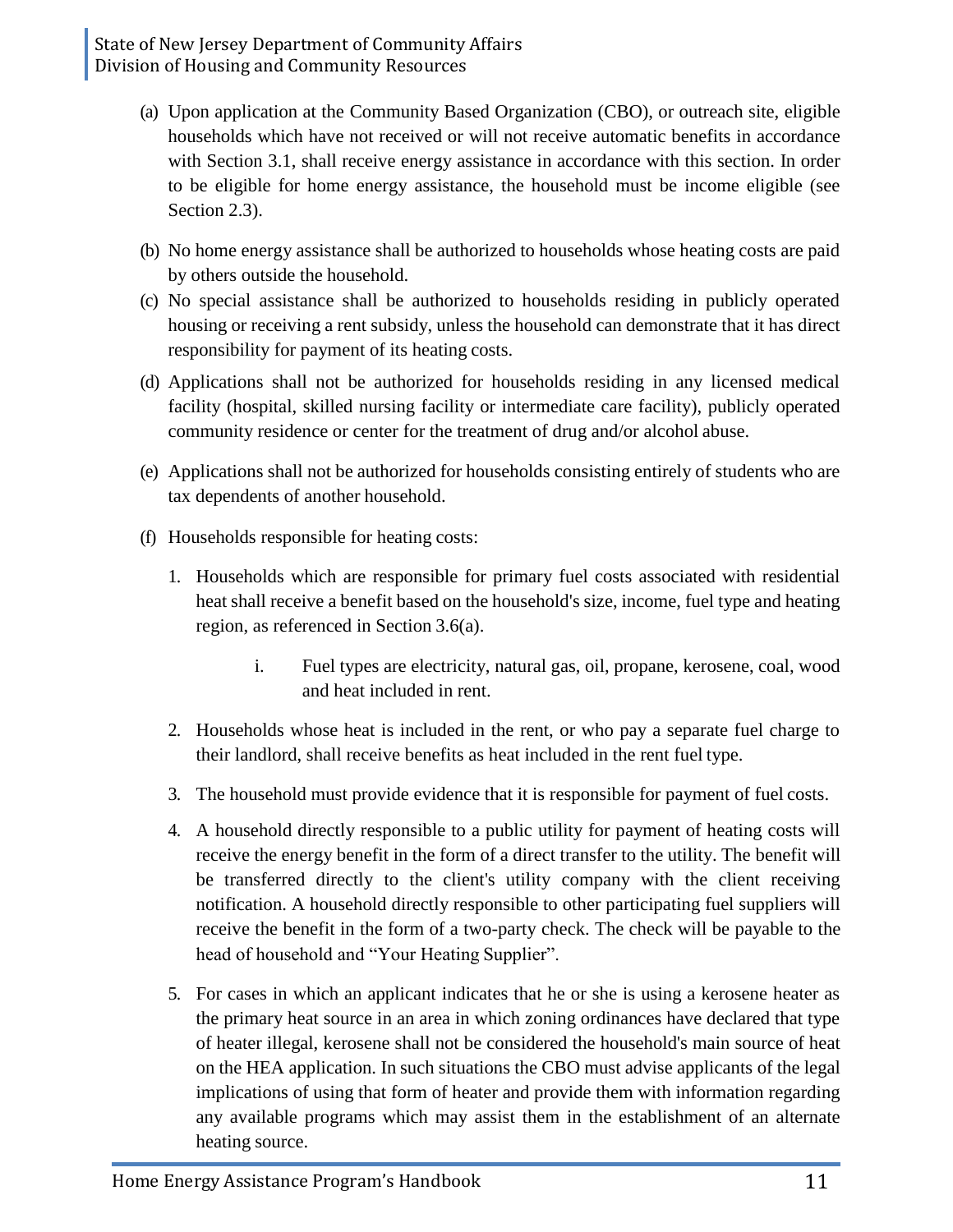i. In any situation in which the applicant is uncooperative in securing a new heating source, the CBO must document in the case record that the applicant was advised of the illegality of the use of kerosene heaters and was counseled regarding existing alternatives. Home energy assistance payments shall not be authorized to supplement illegal heating sources.

# **3.3. Cooling assistance**

(a) Income eligible households for which there is medical evidence that the health of at least one household member will be seriously endangered unless the household's living quarters are cooled, shall receive a one-time per season benefit in the amount to be established by the program administrator (NJDCA) that will be subject to the proper verification by the CBO and DCA.

# **3.4. Emergency energy assistance**

- (a) Emergency energy assistance is available to HEA eligible households and is subject to the following conditions:
	- 1. An energy emergency shall exist when a heating paying household is without heat or is in danger of being without heat and has insufficient income available to purchase fuel.
	- 2. The emergency must be verified by client affidavit and collateral contact where this is possible and deemed necessary by the CBO.
	- 3. The amount of any emergency assistance payment shall be the lowest amount charged for the service performed by the household's energy supplier or for the purchase of fuel, but shall not exceed the maximum amount established by the program administrators (NJDCA) during the HEA season: to be used in the initial purchase of fuel oil, electricity, natural gas, bottled gas, kerosene, wood or coal. The fee for restoration of utility service shall not be counted toward the maximum EA amount established by the program administrator, for the initial purchase of electricity or natural gas. An additional emergency benefit of up to the amount established by the program administrator may be issued to deter electric service disconnection for household who pay for their own heating costs.
	- 4. The client shall be required to account for the use of all funds received under the program prior to the request for emergency assistance. The CBO shall evaluate the request for emergency assistance with the understanding that any benefits previously provided to the client under this section or Section 3.1 - Automatic payments to certain households – DFD, PAAD and Section 3.2 - Applications - DCA/CBO, were intended to defray the cost of home heating fuel for the current heating season.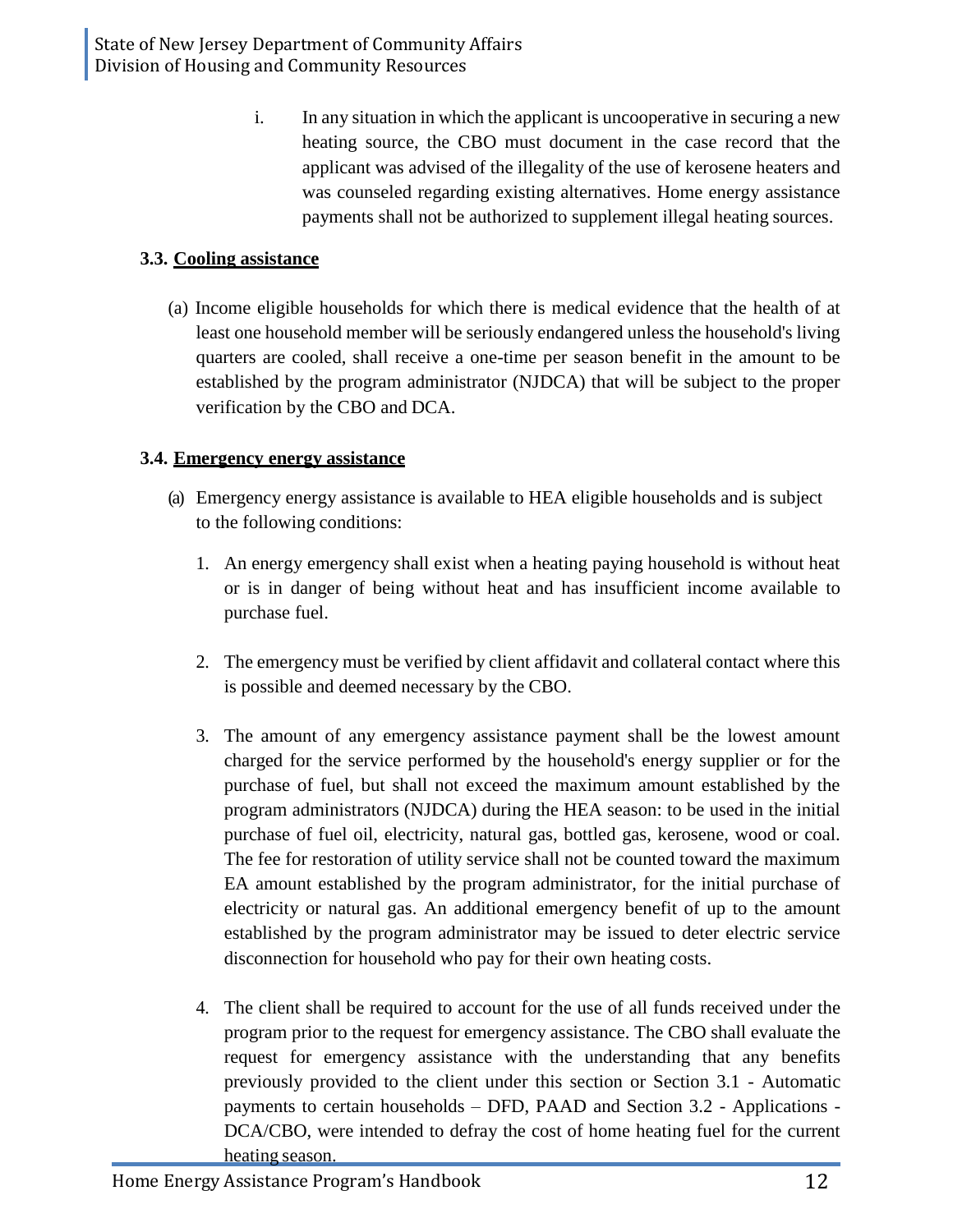- 5. The CBO shall, no later than 48 hours after a household or its representative signs the declaration of energy emergency, provide some form of assistance that will resolve the energy crisis if such household is eligible to receive such benefits.
- 6. The CBO shall also, not later than 18 hours after a household or its representative signs the declaration of energy emergency, provide some form of assistance that will resolve the crisis if such household is eligible to receive such benefits and is in a life- threatening situation.
- 7. All emergency energy assistance is subject to the availability of funds.
- 8. Emergency energy assistance will be authorized only at the discretion of the program administrator during any time of the HEA season. Emergency assistance will be available for all fuel sources except electric and natural gas until March 15. Utility and gas emergencies will begin March 15 and will be available until April 30 or by the discretion of the program administrators.
- (b) It is intended that emergency energy assistance be authorized in the form of a direct payment to the fuel vendor from the HEA Program. If a direct transfer is not possible, a one-party check will be issued to the fuel vendor.
	- 1. Direct payments in the form of a single party check may be made to clients to purchase wood or coal.
- (c) Emergency purchase of fuel:
	- 1. The CBO is authorized to issue an emergency payment for the purchase of fuel oil or other fuel used for residential heating.
	- 2. Emergency purchase of fuel shall only be authorized for households which are directly responsible for payment of fuel costs associated with residential heating.
	- 3. The client shall be required to provide the CBO with a receipt for fuel purchased with emergency energy funds if the fuel vendor does not receive a direct payment.
- (d) Emergency energy assistance for specific services:
	- 1. Emergency energy assistance is authorized through the CBO when a household is without heat or is in danger of being without heat. Payments for the following services shall only be authorized for a household if the household owns and resides in the residence requiring the service:
		- a. Furnace repairs up to \$1,000 are authorized when an HEA eligible homeowner that pays a fuel supplier directly for their primary source of heat is in need of furnace repair to prevent homelessness or where assistance for furnace replacement is not available through other programs or funding sources.
			- i. HEA funds are not intended to supplant existing services and are to be considered assistance to the homeowner to prevent homelessness only.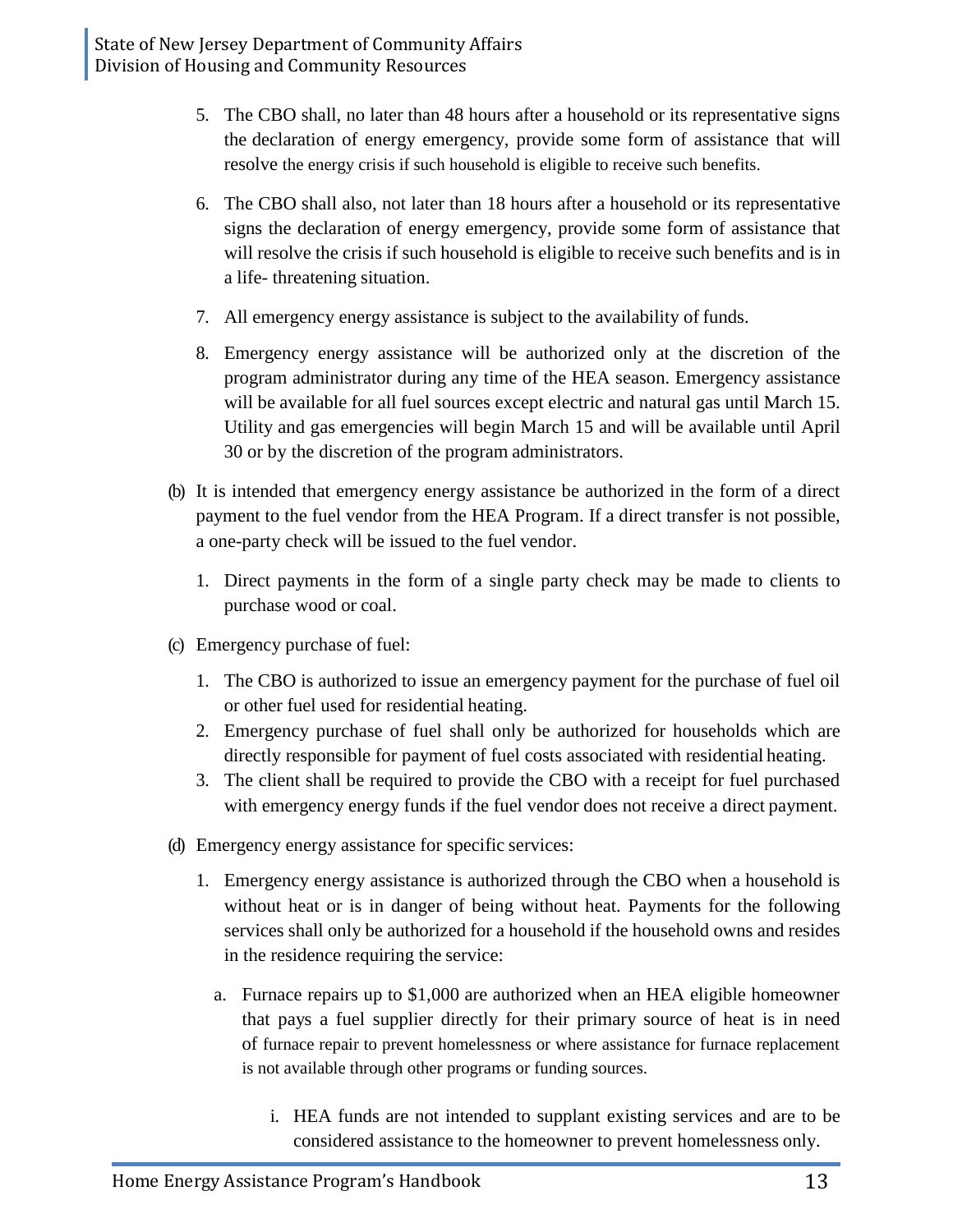- ii. CBOs shall obtain written estimates of necessary repairs prior to authorizing payment.
- iii. Once payment is authorized, an itemized receipt for furnace repair services shall be included in the HEA case record.
- 2. Payment for the following service may be authorized for households which are directly responsible for payment of the cost of the primary heating fuel for the residence requiring the service, regardless of whether the household owns the residence.
	- i. Furnace restart not to exceed an amount to be established by the program administrators.
- (e) Emergency temporary rehousing:
	- 1. Payment may be authorized by DCA for the actual cost of adequate emergency shelter arrangements for HEA eligible households which have been temporarily rehoused due to an energy related emergency.
	- 2. This assistance may be necessary in situations in which there is no heat in an apartment building and all the tenants must be evacuated and temporarily resettled.
	- 3. The CBO will document the cause of the emergency and enter the required information into the Home Energy Assistance Program database to generate emergency housing payments.
	- 4. The CBO is responsible for evaluation of the situation and determination of the appropriateness of reimbursement from program funds. Reimbursement shall be authorized for a specified temporary period consistent with Section 3.4 (a.8).
- (f) Restoration or maintenance of utility service:
	- 1. Emergency energy assistance may be granted by a CBO to restore or maintain utility service for an eligible household under the following conditions:
		- i. The service provided by the utility is essential to the maintenance of the household's heating source;
		- ii. The household must have received a termination of service notice or have been shut off;
		- iii. The utility company agrees to restore or maintain service but requests a fee for reconnection;
		- iv. The household is without the means to pay the reconnection fee;
		- v. The household is directly responsible to the utility for payment of the bill.
		- vi. The CBO must verify with the utility that the amount of the available emergency payment will be sufficient to restore or maintain service.
	- 2. If the request for emergency assistance is made while the Board of Public Utilities Order regarding the winter termination program (moratorium) is in effect, the household must document that appeal to the Board has been unsuccessful.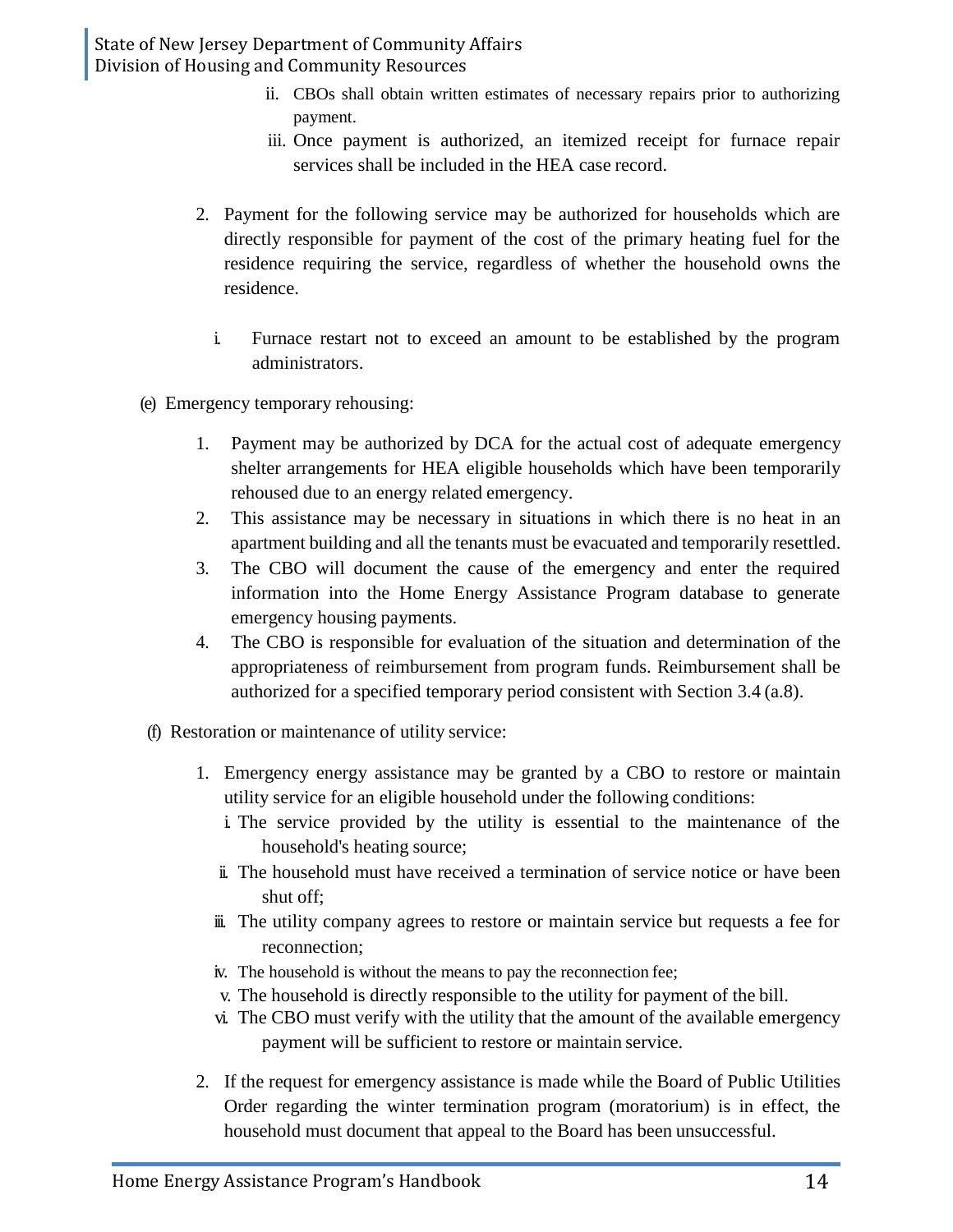- 3. If the utility requires a minimum payment in the amount greater than the maximum emergency assistance benefit per request to restore or maintain service, prior to issuing the emergency payment, the CBO shall require the household to show proof that the household has funds to pay or has paid the excess amount prior to issuance of the emergency payment.
- 4. If a household which heats by fuel oil must have utility service reconnected to start the fuel burner, emergency energy assistance may be granted for the utility reconnection necessary to restart the fuel burner and for an emergency fuel oil delivery. The total amount of the emergency payment in such instances may not exceed the maximum emergency assistance benefit per request. The maximum payment for utility reconnection may not exceed an amount to be established by NJDCA prior to the start of the HEA season. If a household which heats by fuel oil has used its HEA benefit check to purchase oil or already has oil but needs utility reconnection to start the fuel burner, emergency energy assistance may be granted for such utility reconnection but may not exceed an amount to be established by NJDCA prior to the start of the HEA season.

# **3.5. Maximum program benefit**

- (a) An eligible household may receive a maximum in program benefits to include automatic or special payments plus any emergency assistance payments exclusive of emergency rehousing payments and emergency furnace repair payments. A household which receives more than the maximum program benefit is subject to recoupment procedures in accordance with Section 5.3 (b).
- (b) Cooling assistance payments in accordance with Section 3.3 is counted toward the maximum program benefit amount.

# **3.6. Payment schedule - DFD/DCA/ Determination of Benefits**

- (a) The HEA program provides for heating, medically necessary cooling, emergency heating, supplemental heating, emergency supplemental heating, and emergency supplemental assistance cooling. The amount of available funds under these various assistance programs shall be determined as follows:
	- 1. Annually, the amount of funds available for LIHEAP is determined by New Jersey's LIHEAP allocation from the USDHHS, any USDHHS leveraging funds awarded, and any unspent funds from the previous year which are carried forward. From these monies, an amount not to exceed 15 percent of available funding is transferred to the DCA's LIHEAP Weatherization Program. In addition, an amount not to exceed 10 percent of available funding is allocated for the cost of program administration. Benefits are then determined after setting aside funds for heating emergencies and medically necessary cooling. These amounts are based on the number of eligible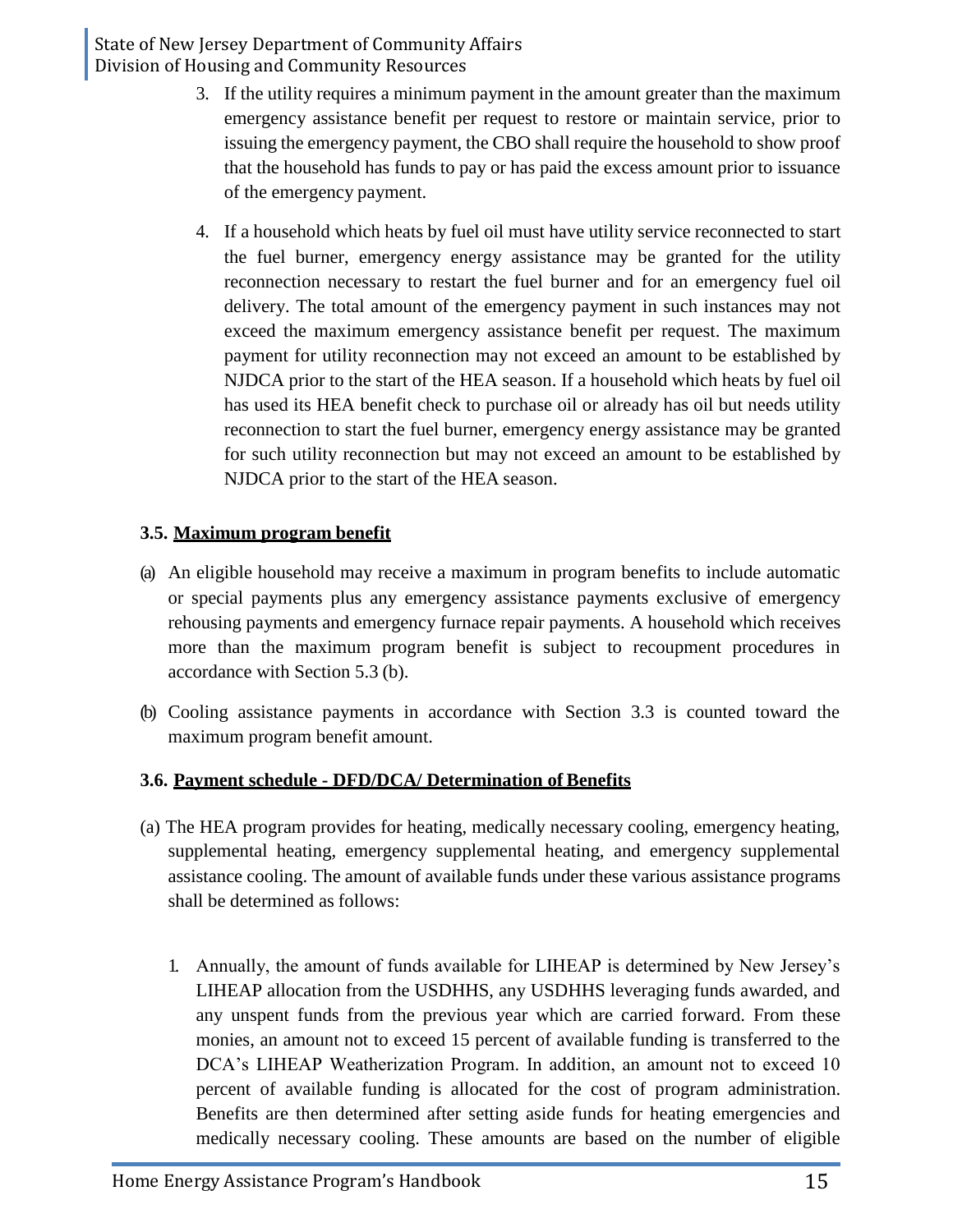> households assisted in prior years and the level of funding available in the current fiscal year. The highest benefit shall be issued to those households with the lowest incomes and the highest energy costs or needs in relation to income and household size.

- (b) As provided at Section 3.5, heating assistance shall not exceed the maximum as established by the program administrators. An additional benefit of up to \$200.00 may be issued to avoid disconnection of electric service when the client is responsible for the heating cost.
	- 1. Each year the Department of Community Affairs will provide through a public notice provided through public advertisement and on the NJDCA website, the benefit level matrix identifying benefit levels by household income, household size, fuel type, and geographical region.
- (c) As provided in Section 3.4, emergency heating assistance for the initial purchase of fuel shall not exceed the maximum as established by the program administrators.
- (d) As provided in Section 3.3, medically necessary cooling assistance shall not exceed an amount to be established by NJDCA prior to the start of the HEA season.
- (e) In consideration of the needs of LIHEAP beneficiaries, funds unexpended during the regular heating season shall be made available for supplemental heating emergency situations. Eligible LIHEAP households who heat with electricity or natural gas, experience a utility shutoff between March 16 and May 31 or were issued a shutoff notice, and have made a good faith payment on their heating account during this period shall be eligible for supplemental heating emergency benefit. Such households shall receive a benefit based on availability of funding and the number of eligible households, as estimated from previous years.
- (f) Any Federal supplemental allocations received shall be expended as emergency supplemental heating funds or emergency supplemental cooling funds, or weatherization and in conformity with Federal law, regulation and contingencies, and may include the reopening of the application period.

#### **4. Application Process**

#### **4.1. Opportunity and Decision to Apply**

- (a) Any individual(s) who believes he or she or his or her household is eligible for HEA must be given the opportunity to apply without delay. Heating and cooling assistance applications shall be accepted from October 1 through April 30 of each year. The application end date may be extended by the Department. Applicants will be informed about eligibility requirements and their rights and obligations in applying for and receiving assistance. The decision to apply rests with the applicant. The applicant has the right to withdraw the application before eligibility or ineligibility has been determined. LIHEAP applications must be processed through the USFHEA database system, maintained by the Office of Information Technology (OIT) in accordance with (e) below.
	- 1. For purposes of this program, the applicant shall be the adult household member who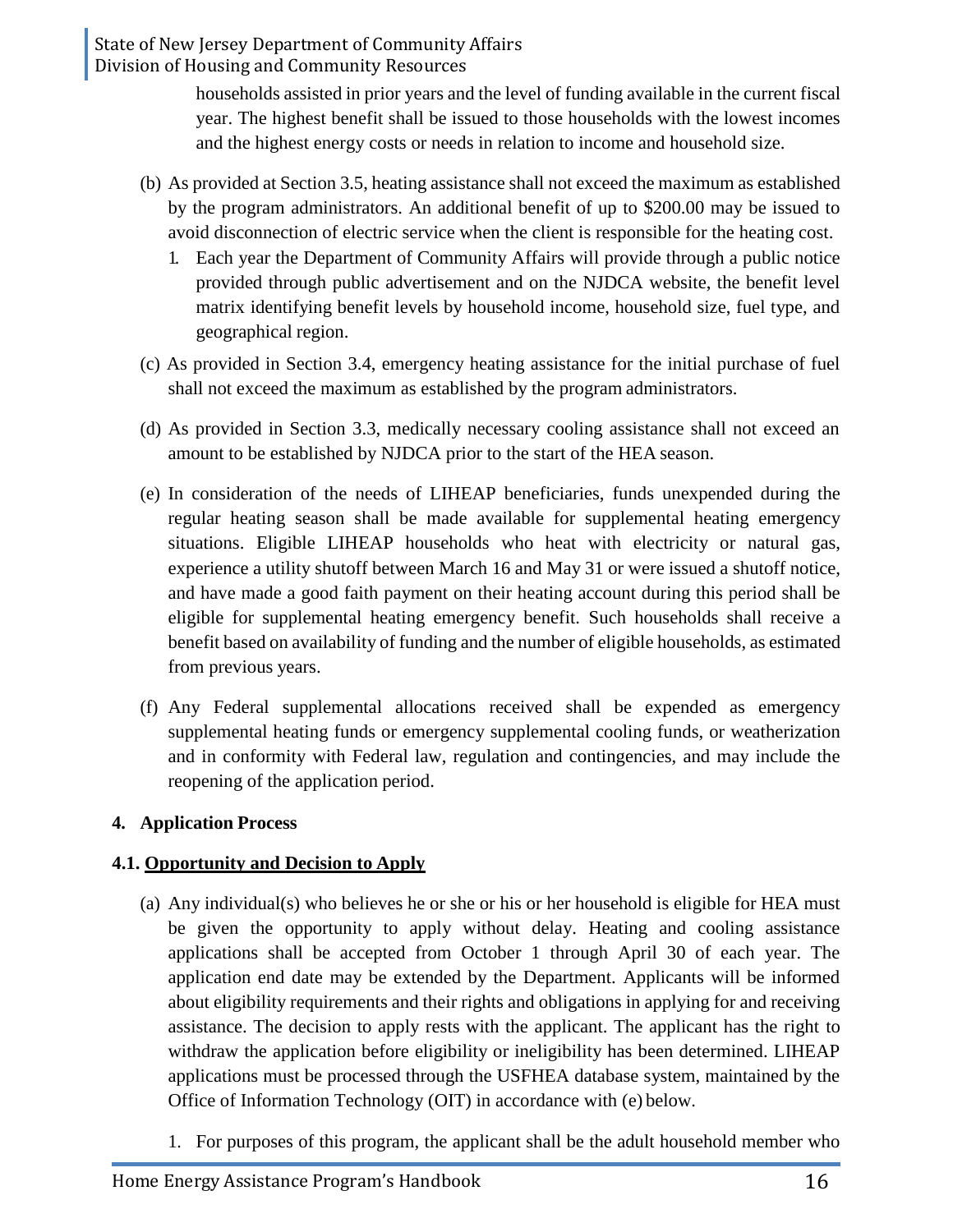is billed for payment of heating/cooling costs or responsible for payment of the rent.

- i. In the event that the applicant, due to illness or injury is unable to complete the application, the CBO shall accept the application from an authorized representative who is sufficiently familiar with the household's circumstances.
- (b) SNAP households that have received or will receive automatic benefits but submit a separate application will have that application denied by the CBO.
- (c) Households desiring HEA assistance must complete a Home Energy Assistance Application or Recertification form. The application must be completed and submitted to the CBO of the county in which the household resides. The application or recertification form shall be signed by the household member responsible for payment of heating or cooling costs or by his or her authorized representative.
	- 1. All households may apply by mail.
	- 2. The CBO shall provide home visits to accept applications from those households which are not eligible to apply by mail but cannot apply in person at the CBO (e.g., the applicant is ill, bedridden, or for whom access to the CBO is difficult).
	- 3. The CBO shall enter the date of application into the Home Energy Assistance Program database. The application date is the day the application was received by the CBO. The period for determination of program eligibility or ineligibility and notification of the household of the determination is calculated from the date the application is received.
	- 4. Program eligibility or ineligibility must be determined, and the household notified of the decision within 60 days for all households.
	- 5. The household must cooperate with the CBO in the eligibility determination process. If the household refuses to cooperate in this process, the application shall be denied.
- (d) At the time of application, the CBO shall advise the household of all program eligibility requirements and the method by which assistance will be provided. Additionally, the CBO shall assist the household in completing the application and explain what elements of eligibility must be verified, if assistance is requested by the applicant. The CBO must advise the household what verification is required and explain that the case will be denied if verification is not provided.
	- 1. The following information must be verified, documented and retained in the case record by the CBO for the application to be successfully processed:
		- i. Name of the applicant and all household members;
		- ii. Social Security number of every member of the applicant household;
			- 1. Any applicant for HEA only who has not been assigned a Social Security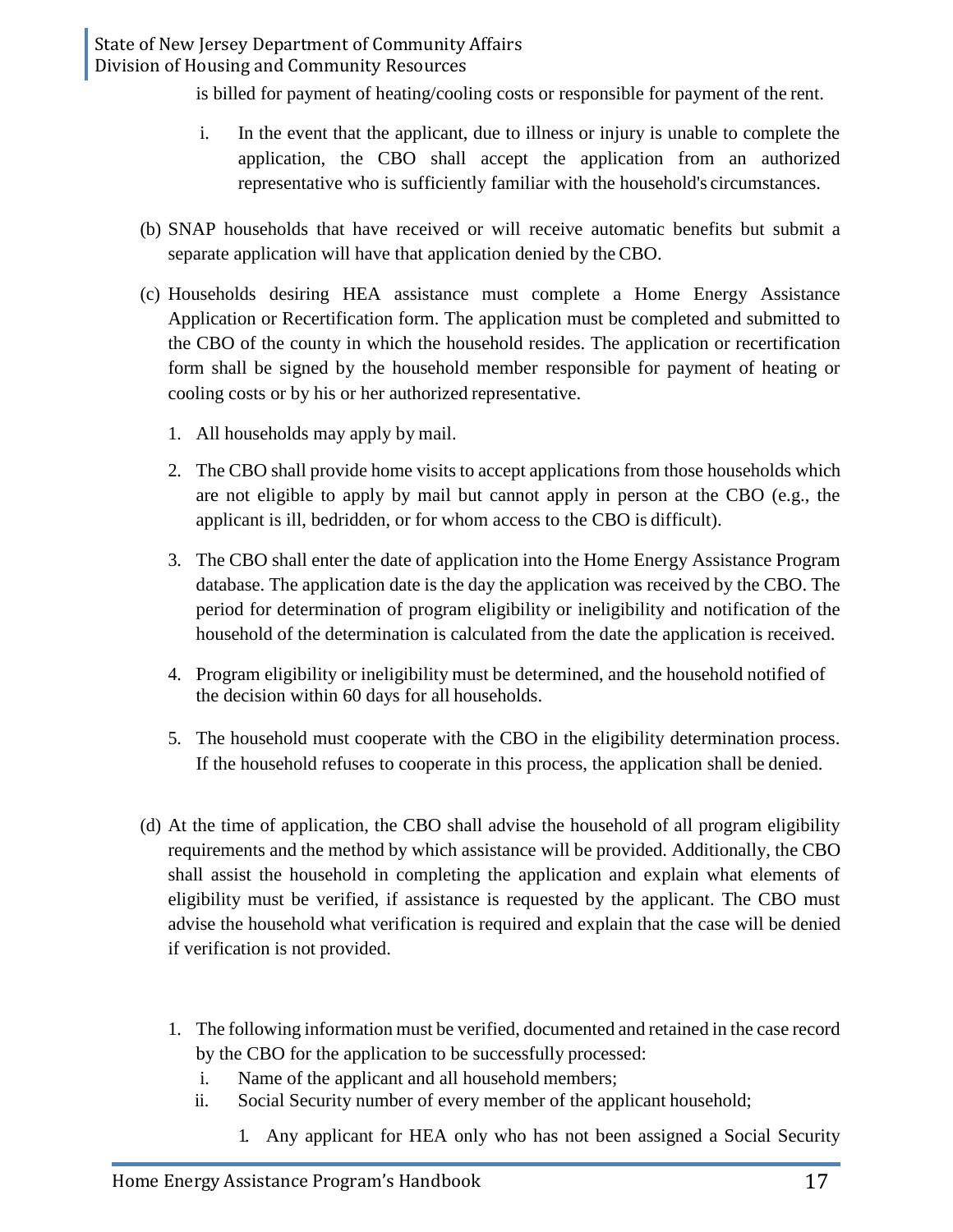> number must be referred to the local Social Security Administration district office to apply for same, and must submit verification of such application to the CBO;

- iii. Address;
- iv. Heating fuel type and supplier. The client shall present a bill or contract from the fuel supplier (the CBO may, with the consent of the household, contact the supplier for verification);
- v. A cancelled check made out to the landlord, or lease if heat/utilities are included in the rent (the CBO may, with the consent of the household, contact the landlord for verification);
- vi. If the household is directly responsible for heating/cooling costs but the bill is not in the household's name, a statement from the landlord attesting to that fact is required;
- vii. Earned and unearned income shall be verified by wage stubs or any applicable documentation relating to any consecutive four-week period within the eight weeks before the date the client signs the application;
- viii. Other income including pensions, outside contributions, interest, dividends, UIB, disability, and support payments;
- ix. Proof of tax dependency status for household consisting entirely of students (i.e., a copy of the most recent tax return of the student's parents); and
- x. For emergency energy payments, the emergent situation. This shall be accomplished by collateral contact and client affidavit, if required.
	- 2. The following must be verified and documented if the information provided by the applicant is questionable or inconsistent:
		- i. Composition of the household;
		- ii. Gross monthly income and total monthly household expenditures;
		- iii. Home ownership; and
		- iv. Social Security numbers for household members which were not verified in accordance with (d)1i(2) above.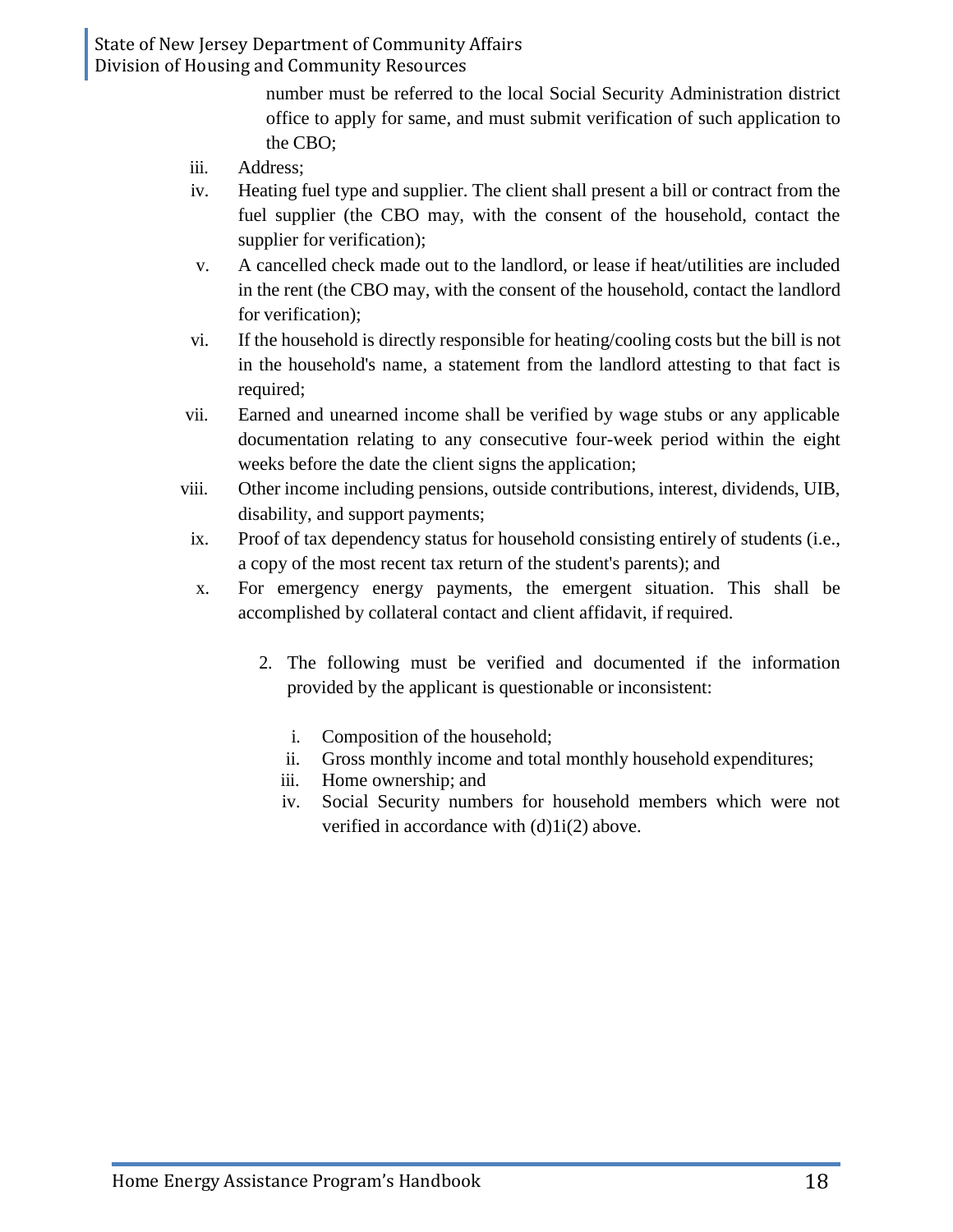- (e) The CBO shall transmit application data to OIT via computer terminal and retain a copy in the case record.
	- 1. The application shall be screened and certified by the CBO prior to data entry to ensure that it is complete and coded correctly.
	- 2. Each CBO will have access to reports in the database system listing of its cases which were rejected upon data entry. All cases on this report must be corrected and retransmitted to OIT.
- (f) In certain instances, the CBO may not be able to complete the processing of the application because the household has not completed the application or it has not provided or refuses to provide verification that the CBO cannot obtain. In such instances, the CBO will enter the incomplete application into the database system which will generate an automatic notification to be mailed to the applicant advising of the denial of benefits. The applicant will have 30 days from the date of the notice to provide any missing documentation.
	- 1. The household that receives a notice of denial may contest this denial at a fair hearing.
- (g) Applications must always be processed through the OIT computer system to a decision. However, the CBO will be responsible for screening each HEA application to determine the following:
	- 1. The household's gross monthly income meets the monthly income eligibility standards in Section 2.2(a)
	- 2. The household is responsible for payment of its heating/cooling costs in accordance with Section 2.2(1).
	- 3. The household meets the definition of "resident" provided in Section 2.2(2)
	- 4. The household refuses to cooperate in the determination of eligibility.
- (h) If the CBO determines, based on the provisions of (g) above, that the household is ineligible, the application must be entered into the HEA database.
- (i) Applications will be accepted or denied once they are fully processed into the USFHEA database system. The system will generate and mail a notice that will advise the applicant of the final determination and of the right to request a fair hearing.

#### **5. Other Program Requirements**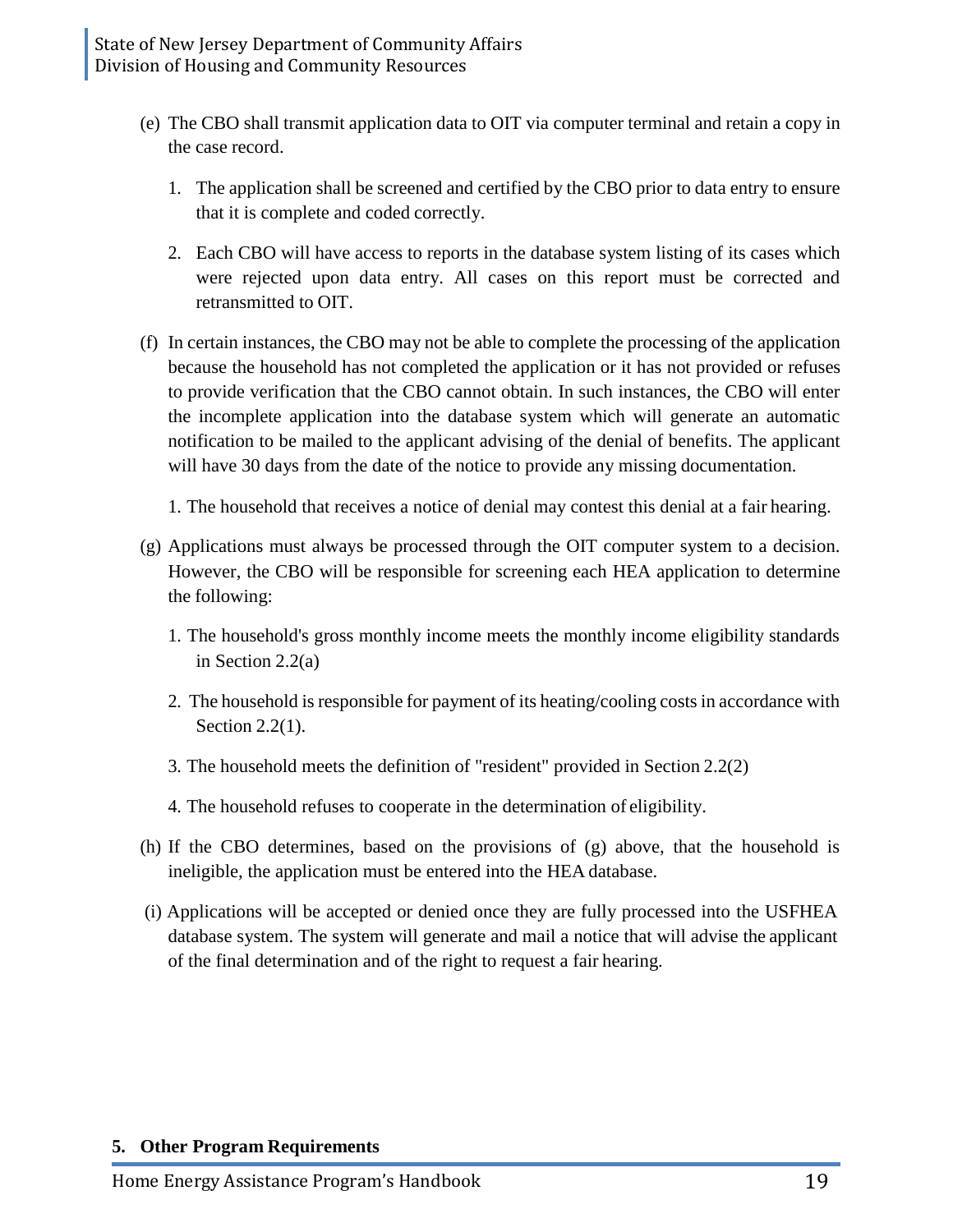#### **5.1. Establishment of Home Energy Assistance Units**

- (a) CBOs shall establish separate Home Energy Assistance units to handle applications and all related program activity. CBO's shall utilize existing staff or additional personnel as required to ensure that all applications are promptly taken, complete with all required information, coded according to Department of Community Affairs (DCA) instructions, transmitted to OIT within the time limits specified in 4.1(e), and that all required verification is documented in the case record.
- (b) CBOs must also comply with the following requirements:
	- 1. Accept and process home energy assistance applications at any other office designated by the CBO to accept HEA applications;
	- 2. Digital Signatures Accept and process applications that are digitally signed by the applicants;
	- 3. Accept and process applications from households which elect to apply by mail;
	- 4. Provide home visits to accept applications from those households which are eligible to apply by mail but need assistance to complete the application and cannot apply in person at the CBO (e.g., ill, bedridden, those for whom access to the CBO is difficult due to remoteness);
	- 5. Provide communication assistance to persons with limited English-speaking ability, impaired hearing, vision or speech impairments, and to persons who are illiterate to ensure such persons are advised of the existence of the program, their right to apply and their fair hearing rights;
	- 6. Review all documentation and enter information accurately into the HEA database to ensure that payments are not issued to ineligible households and that households have not exceeded the maximum benefit established in Federal regulations.

# **5.2. Notice requirements**

- (a) A right to a hearing notification will be printed on all denial notices and will include a statement regarding the right to appeal any decision regarding eligibility or amount of benefit and will be available in both English and Spanish.
- (b) The Department of Community Affairs will generate notices informing the household of any action taken on its application.
	- 1. This notice of eligibility or denial is sent to applicants from the Home Energy Assistance Program database.
	- 2. For households determined eligible, a computer-generated form will advise the household of the amount of assistance to which they are entitled.
	- 3. For households which are denied, a computer-generated form will advise the household of the reason for denial.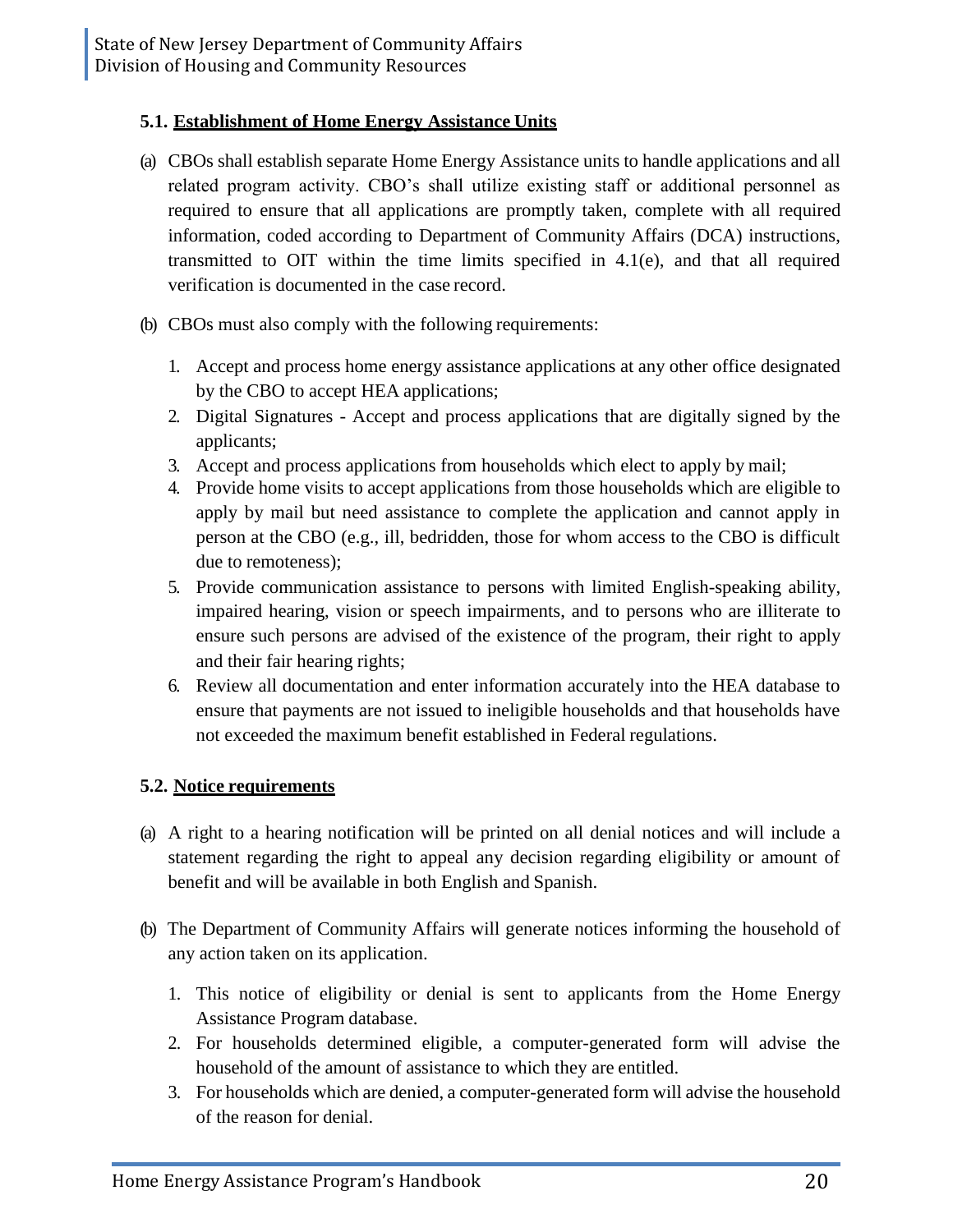- (c) Households receiving automatic payments shall receive a notice. The notice will advise the household of the amount of assistance to which they are entitled.
	- b. Households receiving SNAP which do not receive automatic payments shall also receive a Notice of Home Energy Assistance Action explaining why the household was not selected for an automatic payment.

# **5.3. Recoupment of overpayments**

- (a) "Overpayments" shall include the following:
	- 1. Households which received more than \$2,000 in HEA benefits from October 1, 1999 forward exclusive of emergency rehousing payments and emergency furnace repair payments during any program year thereafter shall be considered to have been overpaid.
	- 2. Households which receive benefits which are duplicative, i.e., households receiving more than one full automatic and/or application energy entitlement during any program year, shall be considered to have been overpaid.
	- 3. Households which receive any amount of HEA benefits that the CWA or CBO determines to have been issued inappropriately by virtue of fraud, misrepresentation of fact or administrative error, shall be considered to have been overpaid.
- (b) All households determined to have been overpaid shall be required to repay the excess benefit. Upon discovery of the overpayment, the CWA or CBO shall take action in accordance with the procedures in this subsection.
	- 1. The amount of the overpayment shall be the difference between the total HEA benefit paid to the household and the maximum annual benefit as appropriate, or the amount determined by the CWA or CBO to have constituted the overpayment.
	- 2. Immediately upon discovery of an overpayment, the DCA fiscal staff will enter an overpayment recovery record in the USFHEA database system that will be collected from the future HEA benefit that the applicant household should receive.
	- 3. If the household makes repayment, the amount recovered shall be deducted from the full amount entered in the system's Overpayment Recovery screen.
	- 4. If the household refuses to repay, does not respond to the repayment request or fails to make scheduled repayments it shall be advised that the amount will be recovered from any future HEA benefits to which the household may be entitled.
	- 5. NJDCA shall institute action to recover the full amount of the overpayment by reducing the household's HEA entitlement in the succeeding program year.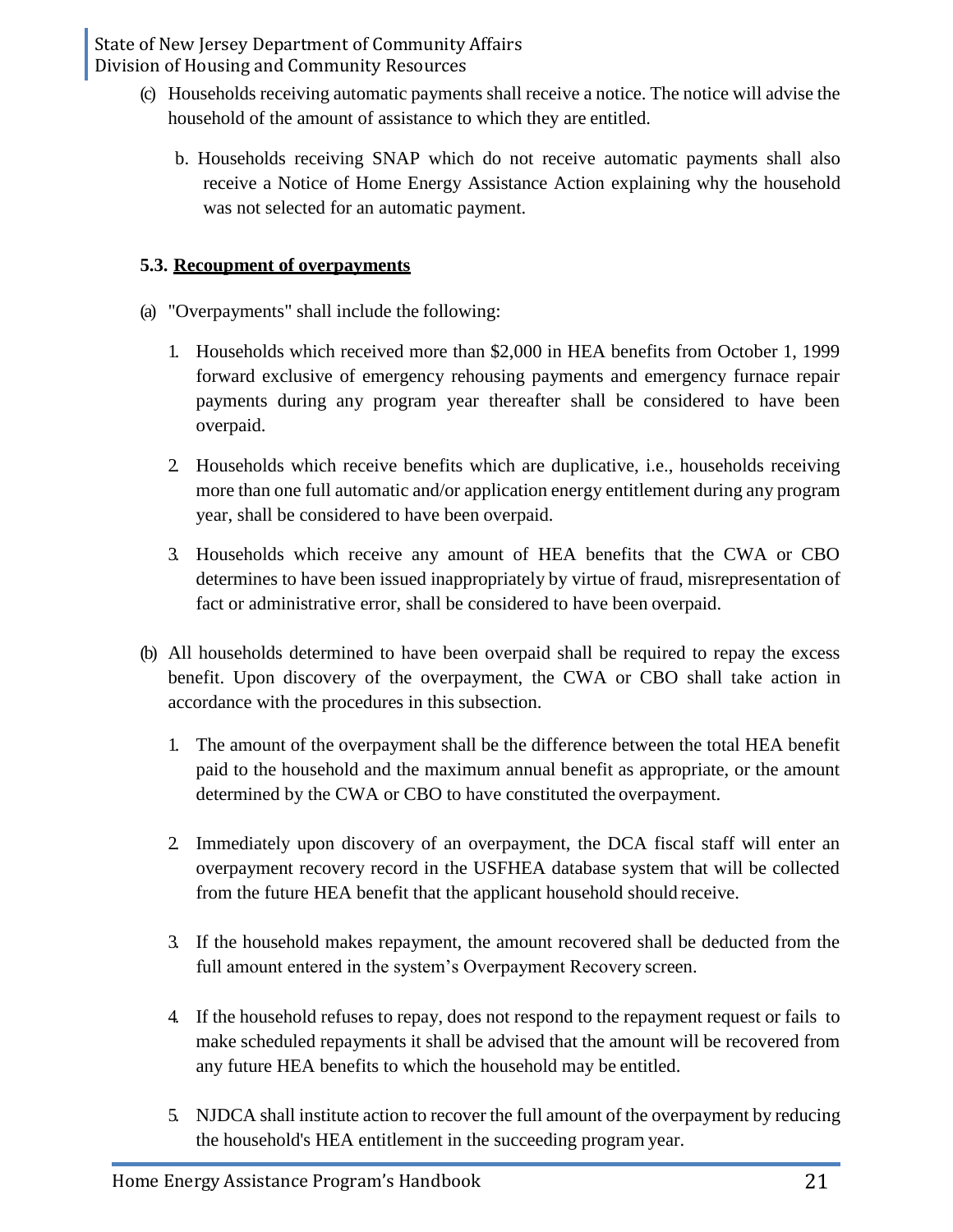6. Recoupment of overpayments from future HEA benefits is subject to adequate notice in accordance with Section 5.3(b)2.

# **5.4. Lost or stolen checks**

- (a) Households whose energy check has been lost or stolen must report the loss to the CWA or the CBO.
	- 1. CBOs shall complete a Request for Check Replacement, in the USFHEA Check Returns/Inquiries screen enter the information in the USF/HEA database, print a copy of the form(s) for the case record and forward a copy to DCA for processing.
	- 2. Additionally, the CWA and the CBO shall comply with all other fiscal procedures regarding lost or stolen energy checks.

# **5.5. Outreach requirements**

- (a) An outreach network and referral system must be established in each county to advise potentially eligible households of the availability of energy assistance.
- (b) Outreach activities must be implemented to ensure the identification and provision of services to the following:
	- 1. The elderly, ill, bedridden, disabled and young children;
	- 2. Those for whom access to the program is difficult due to remoteness, frequent change of address, limited English speaking ability, or lack of knowledge about service programs; and
	- 3. Low income families.
- (c) CBO outreach responsibilities shall include, at a minimum, the following:
	- 1. Distribution of copies of the Home Energy Assistance Fact Sheet to all appropriate cooperating groups, agencies, and organizations including those involved in the SNAP Program informational activities, e.g., county offices on aging, community action agencies, municipal welfare departments, Social Security Administration district offices, public education, library and media facilities, police and fire departments, religious organizations, migrant organizations, and American Indian organizations and home energy suppliers;
	- 2. Distribution of blank application forms and instructions to cooperating outreach groups, agencies, and organizations so that they may be made available to the elderly and the disabled;
	- 3. Distribution of sample applications and instructions for completion to all cooperating outreach groups, agencies, and organizations;